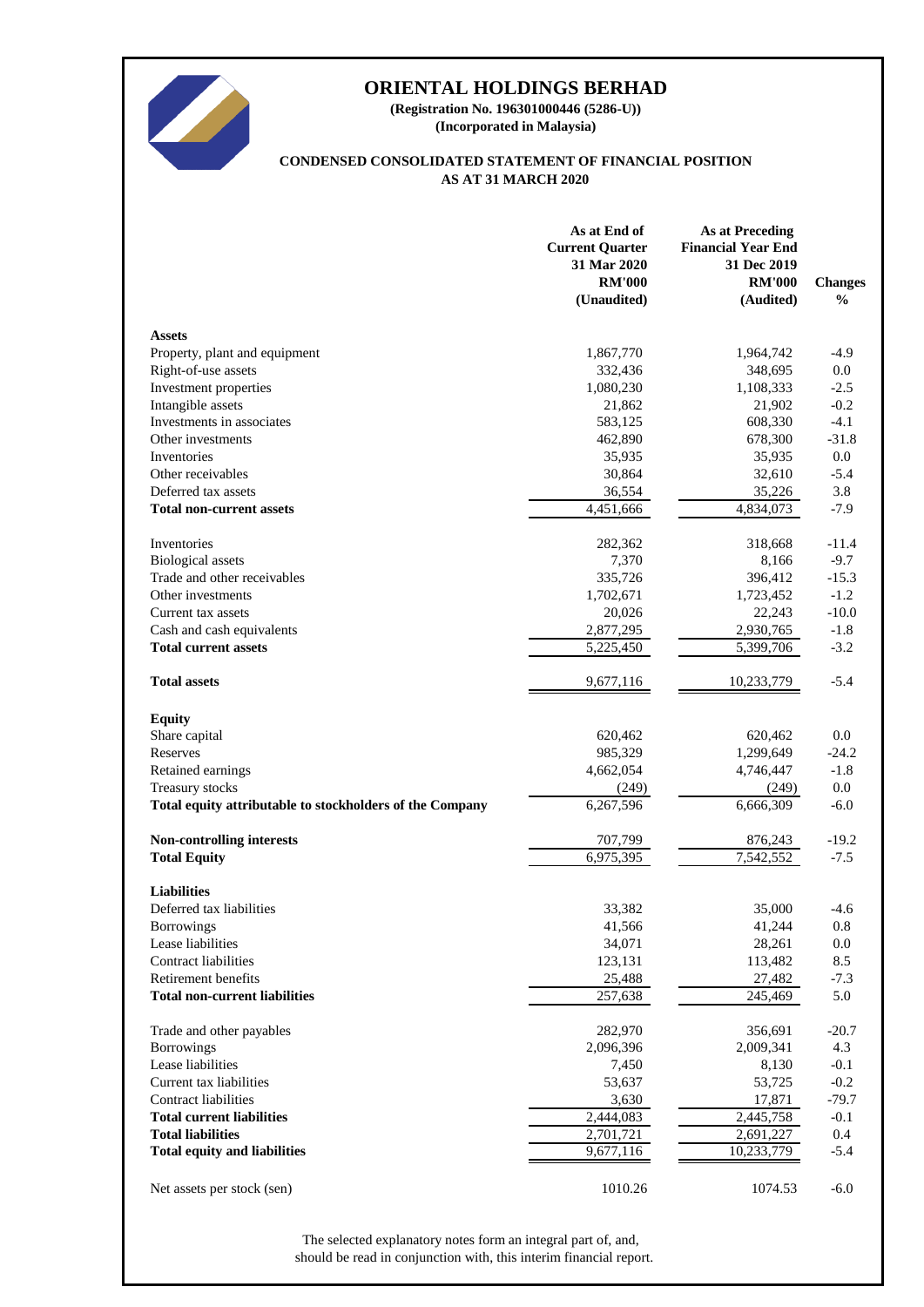

**(Registration No. 196301000446 (5286-U)) (Incorporated in Malaysia)**

# **CONDENSED CONSOLIDATED STATEMENT OF PROFIT OR LOSS AND OTHER COMPREHENSIVE INCOME FOR THE PERIOD ENDED 31 MARCH 2020**

|                                                                                                             | <b>Individual Quarter</b>                                  |                                                              |                | <b>Cumulative Quarters</b>                                                         |                                                                                             |                |  |  |
|-------------------------------------------------------------------------------------------------------------|------------------------------------------------------------|--------------------------------------------------------------|----------------|------------------------------------------------------------------------------------|---------------------------------------------------------------------------------------------|----------------|--|--|
|                                                                                                             | Current<br>Year<br>Quarter<br>31 Mar 2020<br><b>RM'000</b> | Preceding<br>Year<br>Quarter<br>31 Mar 2019<br><b>RM'000</b> | <b>Changes</b> | <b>Current Year</b><br>To Date<br>(One quarter to<br>31 Mar 2020)<br><b>RM'000</b> | <b>Preceding Year</b><br><b>To Date</b><br>(One quarter to<br>31 Mar 2019)<br><b>RM'000</b> | <b>Changes</b> |  |  |
|                                                                                                             | (Unaudited)                                                | (Unaudited)                                                  | $\%$           | (Unaudited)                                                                        | (Unaudited)                                                                                 | $\%$           |  |  |
| Revenue                                                                                                     | 956,388                                                    | 1,389,732                                                    | $-31.2$        | 956,388                                                                            | 1,389,732                                                                                   | $-31.2$        |  |  |
| <b>Results from operating activities</b>                                                                    | (133, 282)                                                 | 150,960                                                      | $-188.3$       | (133, 282)                                                                         | 150,960                                                                                     | $-188.3$       |  |  |
| Finance costs                                                                                               | (4,299)                                                    | (4, 379)                                                     | 1.8            | (4,299)                                                                            | (4, 379)                                                                                    | 1.8            |  |  |
| Share of (loss)/ profits after tax of equity accounted associates                                           | (30, 570)                                                  | 3,978                                                        | $-868.5$       | (30, 570)                                                                          | 3,978                                                                                       | $-868.5$       |  |  |
| (Loss)/ Profit before taxation                                                                              | (168, 151)                                                 | 150,559                                                      | $-211.7$       | (168, 151)                                                                         | 150,559                                                                                     | $-211.7$       |  |  |
| Income tax expenses                                                                                         | (14, 787)                                                  | (42, 047)                                                    | 64.8           | (14, 787)                                                                          | (42,047)                                                                                    | 64.8           |  |  |
| (Loss)/ Profit from continuing operations                                                                   | (182, 938)                                                 | 108,512                                                      | $-268.6$       | (182, 938)                                                                         | 108,512                                                                                     | $-268.6$       |  |  |
| Other comprehensive (expense)/income, net of tax                                                            |                                                            |                                                              |                |                                                                                    |                                                                                             |                |  |  |
| Foreign currency translation differences for foreign operations                                             | (173, 672)                                                 | (23, 682)                                                    | $-633.4$       | (173, 672)                                                                         | (23,682)                                                                                    | $-633.4$       |  |  |
| Fair value (loss)/gain of equity instruments designated at fair value through<br>other comprehensive income | (210, 547)                                                 | 13,111                                                       | $-1705.9$      | (210, 547)                                                                         | 13,111                                                                                      | $-1705.9$      |  |  |
| Other comprehensive expense for the period, net of tax                                                      | (384, 219)                                                 | (10, 571)                                                    | $-3534.7$      | (384, 219)                                                                         | (10,571)                                                                                    | $-3534.7$      |  |  |
| Total comprehensive (expense)/ income for the period                                                        | (567, 157)                                                 | 97,941                                                       | $-679.1$       | (567, 157)                                                                         | 97,941                                                                                      | $-679.1$       |  |  |
| (Loss)/ Profit attributable to:                                                                             |                                                            |                                                              |                |                                                                                    |                                                                                             |                |  |  |
| Stockholders of the Company                                                                                 | (81,771)                                                   | 93,168                                                       | $-187.8$       | (81,771)                                                                           | 93,168                                                                                      | $-187.8$       |  |  |
| Non-controlling interests                                                                                   | (101, 167)                                                 | 15,344                                                       | $-759.3$       | (101, 167)                                                                         | 15,344                                                                                      | $-759.3$       |  |  |
| (Loss)/ Profit for the period                                                                               | (182, 938)                                                 | 108,512                                                      | $-268.6$       | (182, 938)                                                                         | 108,512                                                                                     | $-268.6$       |  |  |
| Total comprehensive (expense)/ income attributable to:                                                      |                                                            |                                                              |                |                                                                                    |                                                                                             |                |  |  |
| Stockholders of the Company                                                                                 | (396,091)                                                  | 80,617                                                       | $-591.3$       | (396,091)                                                                          | 80,617                                                                                      | $-591.3$       |  |  |
| Non-controlling interests                                                                                   | (171,066)                                                  | 17,324                                                       | $-1087.5$      | (171,066)                                                                          | 17,324                                                                                      | $-1087.5$      |  |  |
| Total comprehensive (expense)/ income for the period                                                        | (567, 157)                                                 | 97,941                                                       | $-679.1$       | (567, 157)                                                                         | 97,941                                                                                      | $-679.1$       |  |  |
| Weighted average number of stocks in issue ('000)                                                           | 620,362                                                    | 620,362                                                      |                | 620,362                                                                            | 620,362                                                                                     |                |  |  |
| Basic (loss)/ earnings per stock (sen)<br>(based on the weighted average number of stocks)                  | (13.18)                                                    | 15.02                                                        | $-187.7$       | (13.18)                                                                            | 15.02                                                                                       | $-187.7$       |  |  |

The selected explanatory notes form an integral part of, and, should be read in conjunction with, this interim financial report.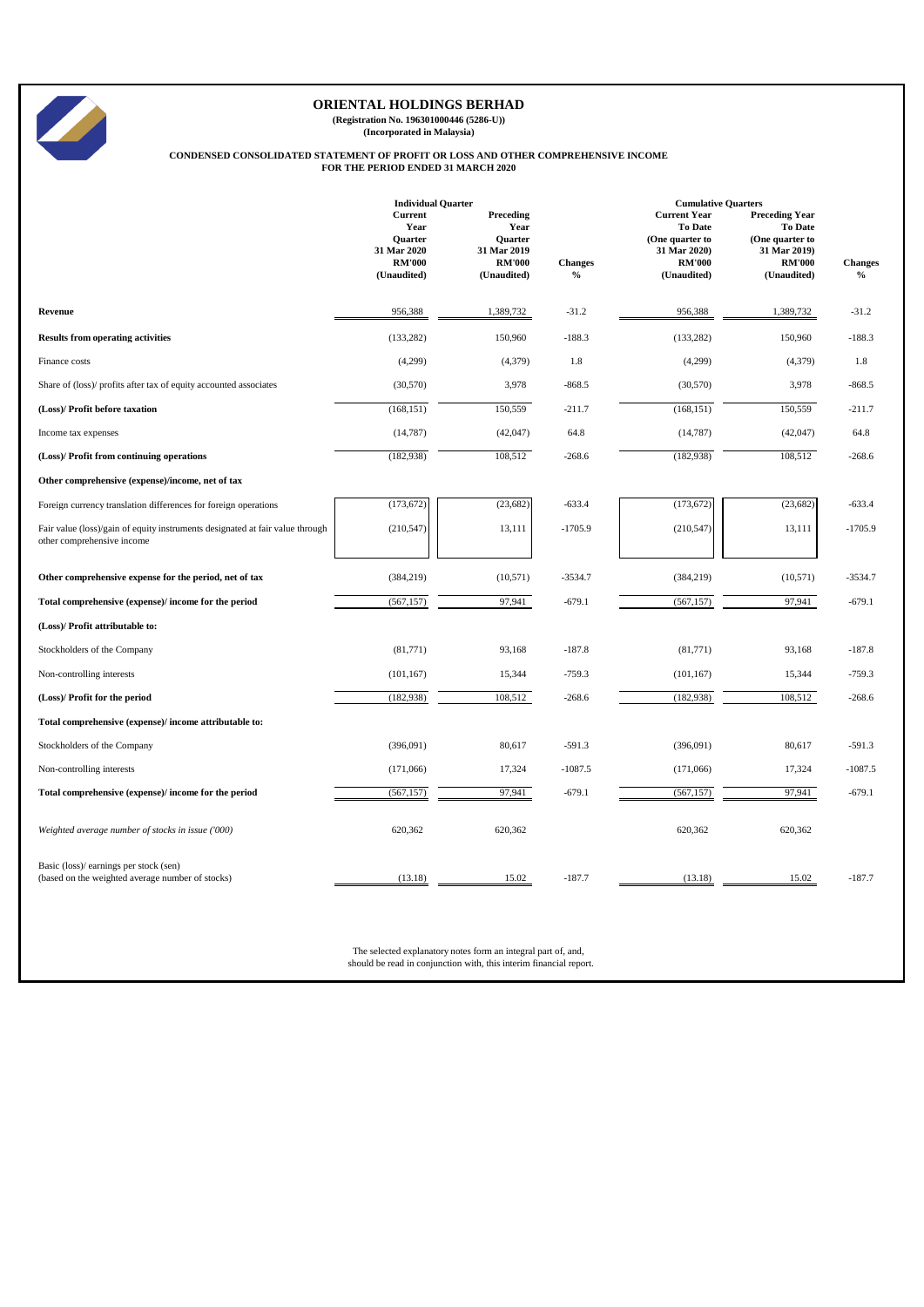

**(Registration No. 196301000446 (5286-U)) (Incorporated in Malaysia)**

#### **CONDENSED CONSOLIDATED STATEMENT OF PROFIT OR LOSS AND OTHER COMPREHENSIVE INCOME FOR THE PERIOD ENDED 31 MARCH 2020**

|                                                                                         | <b>Individual Quarter</b>                               |                                                    | <b>Cumulative Quarters</b>                                               |                                                                            |
|-----------------------------------------------------------------------------------------|---------------------------------------------------------|----------------------------------------------------|--------------------------------------------------------------------------|----------------------------------------------------------------------------|
|                                                                                         | <b>Current</b><br>Year<br><b>Ouarter</b><br>31 Mar 2020 | Preceding<br>Year<br><b>Ouarter</b><br>31 Mar 2019 | <b>Current Year</b><br><b>To Date</b><br>(One quarter to<br>31 Mar 2020) | <b>Preceding Year</b><br><b>To Date</b><br>(One quarter to<br>31 Mar 2019) |
|                                                                                         | <b>RM'000</b>                                           | <b>RM'000</b>                                      | <b>RM'000</b>                                                            | <b>RM'000</b>                                                              |
|                                                                                         | (Unaudited)                                             | (Unaudited)                                        | (Unaudited)                                                              | (Unaudited)                                                                |
| Included in the Total Comprehensive (Expense) Income for the period are the followings: |                                                         |                                                    |                                                                          |                                                                            |
| Interest income                                                                         | (24, 589)                                               | (25, 485)                                          | (24,589)                                                                 | (25, 485)                                                                  |
| Other income including investment income                                                | (1,241)                                                 | (1,646)                                            | (1,241)                                                                  | (1,646)                                                                    |
| Interest expense                                                                        | 4,299                                                   | 4,379                                              | 4,299                                                                    | 4,379                                                                      |
| Depreciation and amortisation                                                           | 36,403                                                  | 35,833                                             | 36,403                                                                   | 35,833                                                                     |
| Bad debts recovered                                                                     | (522)                                                   | (1)                                                | (522)                                                                    | (1)                                                                        |
| Write down of inventories                                                               | 154                                                     | 13                                                 | 154                                                                      | 13                                                                         |
| Write off of property, plant and equipment                                              | 2                                                       | 19                                                 | $\overline{c}$                                                           | 19                                                                         |
| Loss on disposal of investments                                                         | 12                                                      | $\qquad \qquad -$                                  | 12                                                                       | $\overline{\phantom{0}}$                                                   |
| Gain on disposal of property, plant and equipment                                       | (736)                                                   | (149)                                              | (736)                                                                    | (149)                                                                      |
| Reversal of impairment loss on assets                                                   | (14)                                                    | (220)                                              | (14)                                                                     | (220)                                                                      |
| Unrealised foreign exchange loss/(gain)                                                 | 234,513                                                 | (23,920)                                           | 234,513                                                                  | (23,920)                                                                   |
| Realised foreign exchange (gain)/loss                                                   | (14, 728)                                               | 2,641                                              | (14, 728)                                                                | 2,641                                                                      |
|                                                                                         |                                                         |                                                    |                                                                          |                                                                            |

The selected explanatory notes form an integral part of, and, should be read in conjunction with, this interim financial report.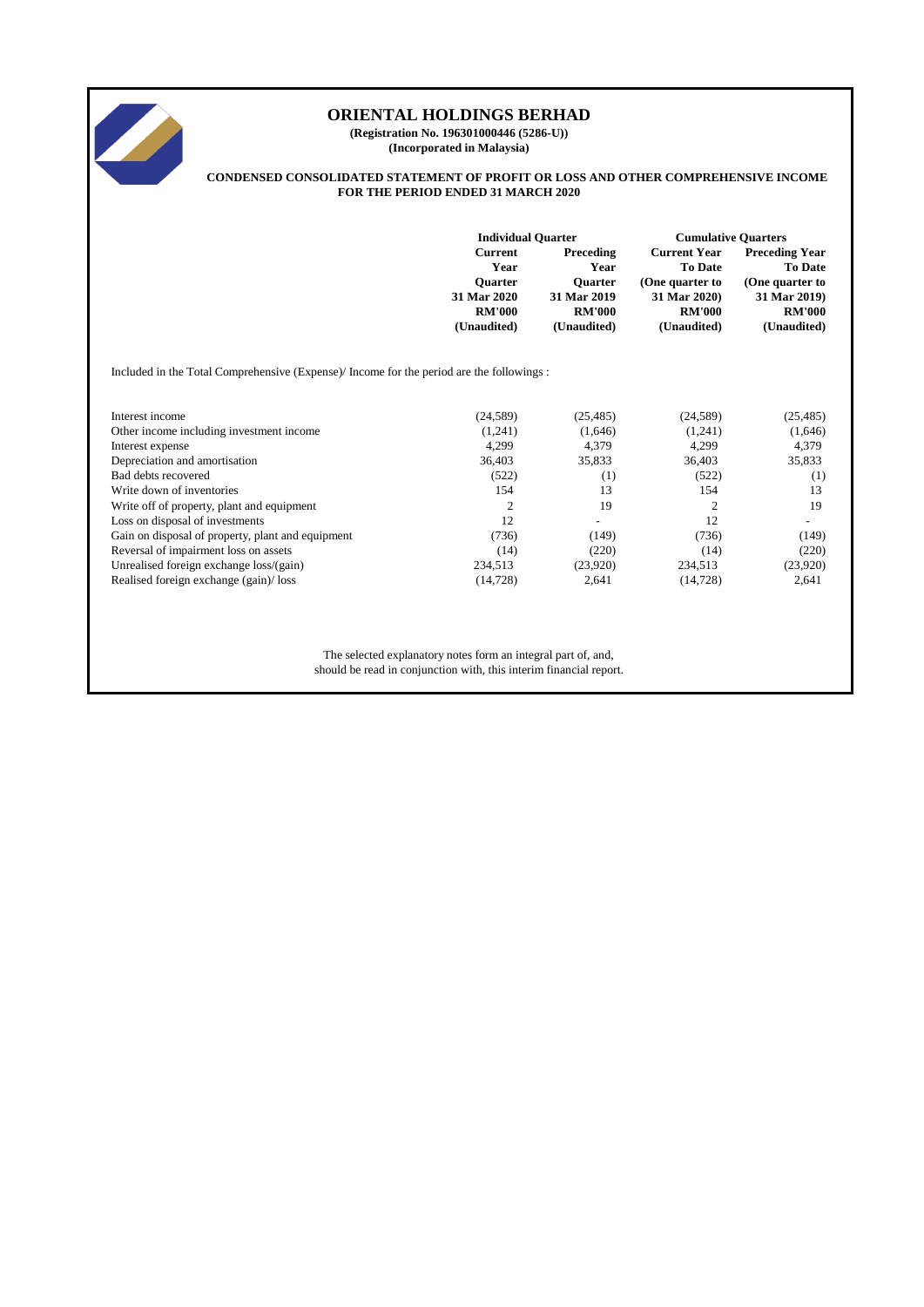

**(Registration No. 196301000446 (5286-U)) (Incorporated in Malaysia)**

### **CONDENSED CONSOLIDATED STATEMENT OF CHANGES IN EQUITY FOR THE PERIOD ENDED 31 MARCH 2020**

|                                                                 | Attributable to stockholders of the Company<br>Non-distributable $-$<br><b>Distributable</b> |                               |                              |                           |                             |                          |              |                              |                        |
|-----------------------------------------------------------------|----------------------------------------------------------------------------------------------|-------------------------------|------------------------------|---------------------------|-----------------------------|--------------------------|--------------|------------------------------|------------------------|
|                                                                 | <b>Share</b><br>capital                                                                      | <b>Translation</b><br>reserve | <b>Fair value</b><br>reserve | <b>Treasury</b><br>stocks | <b>Retained</b><br>earnings | Capital<br>reserve       | <b>Total</b> | Non-controlling<br>interests | <b>Total</b><br>equity |
| In thousands of RM<br>At 1 January 2019                         | 620,462                                                                                      | 842,404                       | 385,813                      | (249)                     | 4,679,331                   | 40,248                   | 6,568,009    | 868,256                      | 7,436,265              |
| Foreign currency translation differences for foreign operations | $\overline{\phantom{a}}$                                                                     | (21,903)                      | $\overline{\phantom{a}}$     | $\overline{\phantom{a}}$  |                             |                          | (21,903)     | (1,779)                      | (23, 682)              |
| Fair value of financial assets                                  |                                                                                              |                               | 9,352                        | $\overline{\phantom{a}}$  |                             |                          | 9,352        | 3,759                        | 13,111                 |
| Total other comprehensive (expense)/income for the period       |                                                                                              | (21,903)                      | 9,352                        | $\overline{\phantom{a}}$  |                             |                          | (12, 551)    | 1,980                        | (10, 571)              |
| Profit for the period                                           |                                                                                              |                               |                              | $\overline{\phantom{a}}$  | 93,168                      |                          | 93,168       | 15,344                       | 108,512                |
| Total comprehensive (expense)/income for the period             | $\overline{\phantom{a}}$                                                                     | (21,903)                      | 9,352                        | $\sim$                    | 93,168                      | $\overline{\phantom{a}}$ | 80,617       | 17,324                       | 97,941                 |
| At 31 March 2019                                                | 620,462                                                                                      | 820,501                       | 395,165                      | (249)                     | 4,772,499                   | 40,248                   | 6,648,626    | 885,580                      | 7,534,206              |
|                                                                 |                                                                                              |                               |                              |                           |                             |                          |              |                              |                        |
| In thousands of RM<br>At 1 January 2020                         | 620,462                                                                                      | 858,453                       | 400,948                      | (249)                     | 4,746,447                   | 40,248                   | 6,666,309    | 876,243                      | 7,542,552              |
| Foreign currency translation differences for foreign operations | $\overline{\phantom{a}}$                                                                     | (118,586)                     |                              |                           |                             |                          | (118, 586)   | (55,086)                     | (173, 672)             |
| Fair value of financial assets                                  |                                                                                              |                               | (195, 734)                   |                           |                             |                          | (195, 734)   | (14, 813)                    | (210, 547)             |
| Total other comprehensive expense for the period                |                                                                                              | (118, 586)                    | (195, 734)                   | $\overline{\phantom{a}}$  |                             |                          | (314, 320)   | (69, 899)                    | (384,219)              |
| Loss for the period                                             |                                                                                              |                               |                              | $\overline{\phantom{a}}$  | (81,771)                    |                          | (81,771)     | (101, 167)                   | (182, 938)             |
| Total comprehensive expenses for the period                     | $\overline{\phantom{a}}$                                                                     | (118, 586)                    | (195, 734)                   | $\sim$                    | (81,771)                    | $\overline{\phantom{a}}$ | (396,091)    | (171,066)                    | (567, 157)             |
| Issuance of preference share by associate company               |                                                                                              | $\overline{\phantom{0}}$      |                              |                           |                             |                          |              |                              |                        |
| Changes in ownership interests in a subsidiary                  |                                                                                              | $\overline{\phantom{a}}$      |                              | $\overline{\phantom{a}}$  | (2,622)                     |                          | (2,622)      | 2,622                        | $\sim$                 |
| Total distribution to owners                                    | $\overline{\phantom{a}}$                                                                     | $\overline{a}$                |                              | $\sim$                    | (2,622)                     |                          | (2,622)      | 2,622                        |                        |
| At 31 March 2020                                                | 620,462                                                                                      | 739,867                       | 205,214                      | (249)                     | 4,662,054                   | 40,248                   | 6,267,596    | 707,799                      | 6,975,395              |

The selected explanatory notes form an integral part of, and, should be read in conjunction with, this interim financial report.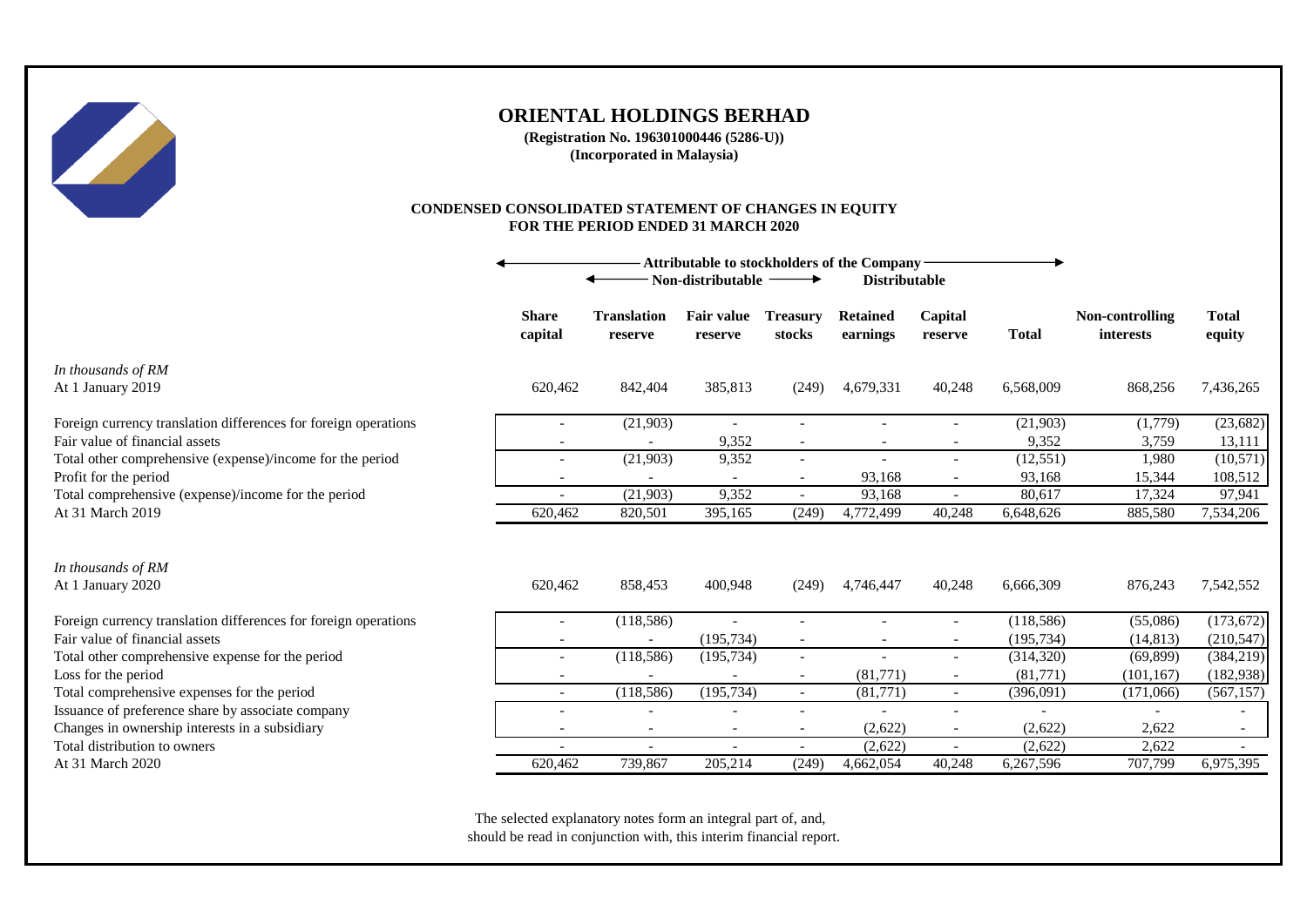

**(Registration No. 196301000446 (5286-U)) (Incorporated in Malaysia)**

# **CONDENSED CONSOLIDATED STATEMENT OF CASH FLOWS FOR THE PERIOD ENDED 31 MARCH 2020**

|                                                                                                                                                                                                     | <b>Current Year</b><br><b>To Date</b><br>(One quarter to<br>31 Mar 2020)<br><b>RM'000</b><br>(Unaudited) | <b>Preceding Year</b><br><b>To Date</b><br>(One quarter to<br>31 Mar 2019)<br><b>RM'000</b><br>(Unaudited) |
|-----------------------------------------------------------------------------------------------------------------------------------------------------------------------------------------------------|----------------------------------------------------------------------------------------------------------|------------------------------------------------------------------------------------------------------------|
| <b>CASH FLOWS FROM OPERATING ACTIVITIES</b>                                                                                                                                                         |                                                                                                          |                                                                                                            |
| (Loss)/ Profit before tax                                                                                                                                                                           | (168, 151)                                                                                               | 150,559                                                                                                    |
| Adjustments for:<br>Non-cash items<br>Non-operating items                                                                                                                                           | 259,304<br>8,646                                                                                         | 8,821<br>(26, 877)                                                                                         |
| Operating profit before working capital changes                                                                                                                                                     | 99,799                                                                                                   | 132,503                                                                                                    |
| Changes in working capital                                                                                                                                                                          | 23,835                                                                                                   | 18,686                                                                                                     |
| Cash flow from operating activities<br>Dividend received, net<br>Tax paid<br>Interest paid<br>Payment of retirement benefits<br>Net cash flows from operating activities                            | 123,634<br>1,097<br>(17, 242)<br>(5,588)<br>(29)<br>101,872                                              | 151,189<br>5,483<br>(26, 491)<br>(3,532)<br>(26)<br>126,623                                                |
| <b>CASH FLOWS FROM INVESTING ACTIVITIES</b>                                                                                                                                                         |                                                                                                          |                                                                                                            |
| Capital expenditure<br>Purchase of investments<br>Proceeds from disposal of investments<br>Interest received<br>Decrease in short term investments, net<br>Net cash flows from investing activities | (35, 351)<br>(9, 921)<br>7,565<br>22,454<br>21,940<br>6,687                                              | (60, 856)<br>6,137<br>21,912<br>36,861<br>4,054                                                            |
|                                                                                                                                                                                                     |                                                                                                          |                                                                                                            |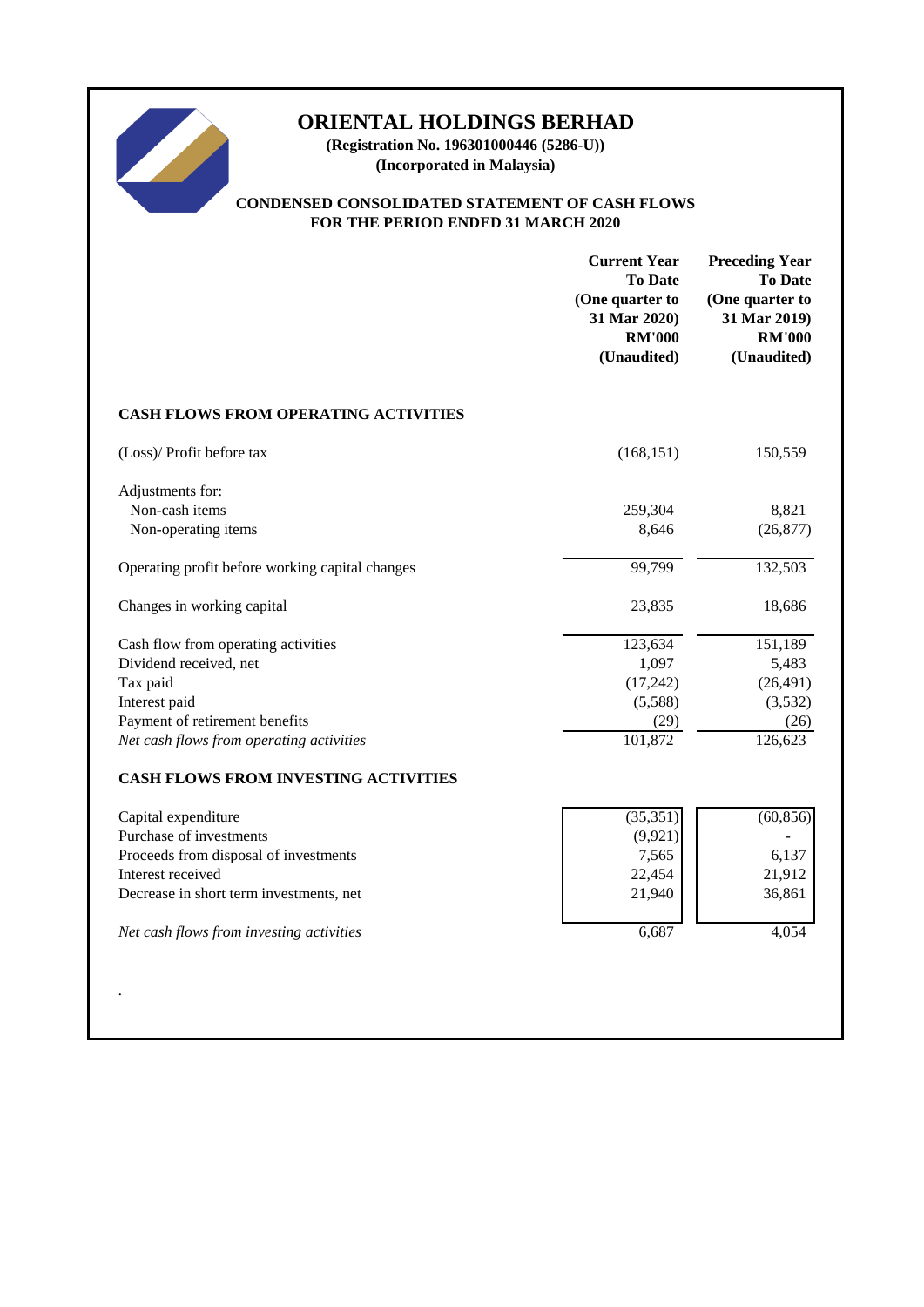| <b>CONSOLIDATED STATEMENT OF CASH FLOWS (Cont'd)</b>                                                                                             | <b>Current Year</b><br><b>To Date</b><br>(One quarter to<br>31 Mar 2020)<br><b>RM'000</b><br>(Unaudited) | <b>Preceding Year</b><br><b>To Date</b><br>(One quarter to<br>31 Mar 2019)<br><b>RM'000</b><br>(Unaudited) |
|--------------------------------------------------------------------------------------------------------------------------------------------------|----------------------------------------------------------------------------------------------------------|------------------------------------------------------------------------------------------------------------|
| <b>CASH FLOWS FROM FINANCING ACTIVITIES</b>                                                                                                      |                                                                                                          |                                                                                                            |
| Bank borrowings (net)<br>Lease liabilities (net)<br>Fixed deposits pledged for banking facilities                                                | (7, 545)<br>(2,727)<br>58,747                                                                            | 12,269<br>(3, 397)                                                                                         |
| Net cash flows from financing activities                                                                                                         | 48,475                                                                                                   | 8,872                                                                                                      |
| Net increase in cash and cash equivalents                                                                                                        | 157,034                                                                                                  | 139,549                                                                                                    |
| Cash and cash equivalents at 1 January                                                                                                           | 2,222,934                                                                                                | 2,959,210                                                                                                  |
| Effects of exchange rates on cash and cash equivalents                                                                                           | (152, 303)                                                                                               | (19, 491)                                                                                                  |
| Cash and cash equivalents at 31 March (Note 1)                                                                                                   | 2,227,665                                                                                                | 3,079,268                                                                                                  |
| <b>NOTE</b>                                                                                                                                      | <b>RM'000</b>                                                                                            | <b>RM'000</b>                                                                                              |
| 1 Cash and cash equivalents consist of: -<br>Cash and bank balances<br>Fixed deposits<br><b>Bank</b> overdrafts<br>Unit trust money market funds | 1,234,790<br>1,540,066<br>(646)<br>102,439                                                               | 1,275,873<br>2,312,747<br>159,837                                                                          |
| Less:                                                                                                                                            | 2,876,649                                                                                                | 3,748,457                                                                                                  |
| Deposits pledged                                                                                                                                 | (648, 984)                                                                                               | (669, 189)                                                                                                 |
|                                                                                                                                                  | 2,227,665                                                                                                | 3,079,268                                                                                                  |

should be read in conjunction with, this interim financial report. The selected explanatory notes form an integral part of, and,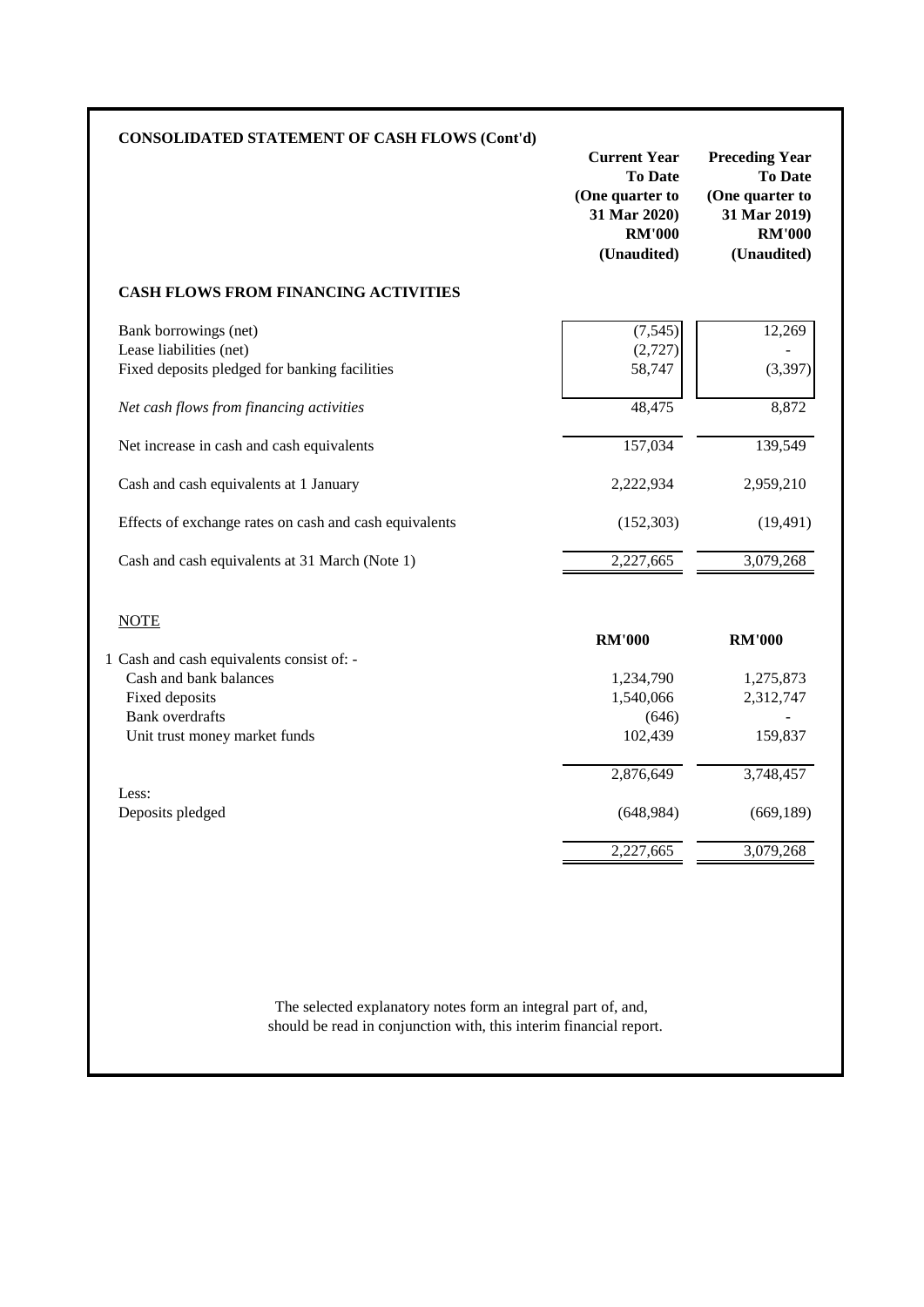### **SELECTED EXPLANATORY NOTES TO THE INTERIM FINANCIAL REPORT 31 MARCH 2020**

### **1. Basis of Preparation**

The interim financial report is unaudited and has been prepared in compliance with MFRS 134, Interim Financial Reporting and the additional disclosure requirements as in Part A of Appendix 9B of the Revised Listing Requirements.

The interim financial report should be read in conjunction with the most recent annual audited financial statements of the Group for the year ended 31 December 2019. These explanatory notes provide an explanation of events and transactions that are significant to an understanding of the changes in the financial position and performance of the Group since the year ended 31 December 2019.

The accounting policies and methods of computation adopted by the Group in this interim financial report are consistent with the most recent annual audited financial statements for the year ended 31 December 2019.

#### **MFRSs, Amendments to MFRSs and IC Interpretations issued but not yet effective:**

### *MFRSs, interpretations and amendments effective for annual periods beginning on or after 1 June 2020*

• Amendment to MFRS 16*, Leases – Covid-19-Related Rent Concessions*

### *MFRSs, interpretations and amendments effective for annual periods beginning on or after 1 January 2021*

• MFRS 17, *Insurance Contracts*

### *MFRSs, interpretations and amendments effective for annual periods beginning on or after 1 January 2022*

• Amendments to MFRS 1, *First-time Adoption of Malaysian Financial Reporting Standards (Annual Improvements to MFRS Standards 2018−2020)*

• Amendments to MFRS 3, *Business Combinations – Reference to the Conceptual Framework*

• Amendments to MFRS 9, *Financial Instruments (Annual Improvements to MFRS Standards 2018−2020)*

• Amendments to Illustrative Examples accompanying MFRS 16, *Leases (Annual Improvements to MFRS Standards 2018−2020)*

- Amendments to MFRS 101, *Presentation of Financial Statements – Classification of Liabilities as Current or Non-current*
- Amendments to MFRS 116, *Property, Plant and Equipment − Proceeds before Intended Use*
- Amendments to MFRS 137, *Provisions, Contingent Liabilities and Contingent Assets − Onerous Contracts − Cost of Fulfilling a Contract*
- Amendments to MFRS 141, *Agriculture (Annual Improvements to MFRS Standards 2018−2020)*

### *MFRSs, interpretations and amendments effective for annual periods beginning on or after a date yet to be confirmed*

• Amendments to MFRS 10, *Consolidated Financial Statements* and MFRS 128, *Investments in Associates and Joint Ventures – Sale or Contribution of Assets between an Investor and its Associate or Joint Venture*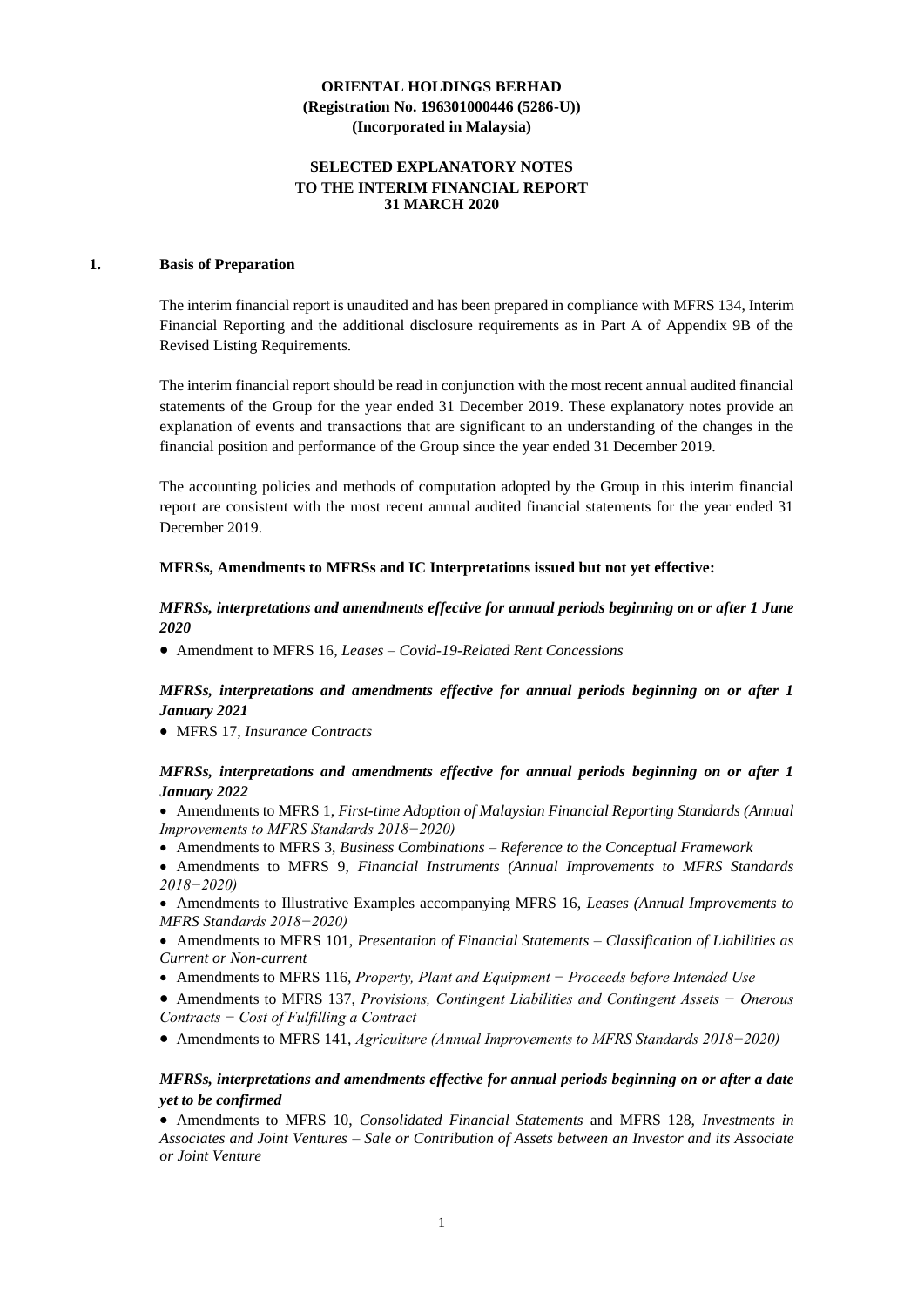### **SELECTED EXPLANATORY NOTES TO THE INTERIM FINANCIAL REPORT 31 MARCH 2020 (Cont'd)**

### **1. Basis of Preparation (Cont'd)**

The Group will adopt the above pronouncements when they become effective in the respective financial periods. These pronouncements are not expected to have a material impact to the financial statements of the Group upon their initial recognition.

#### **2. Auditors' Qualification**

There's no qualification on the audit report of the preceding annual financial statements of Oriental Holdings Berhad.

#### **3. Seasonal Cyclical Factors**

Majority of the business operations of the Group are generally in tandem with the prevailing economic conditions where the Group operates with the exception of a few sectors. Commodity price is the most significant determinant of the level of profitability for the plantation sector although seasonal factor such as climatic condition also plays a part in determining the production level. The tourism sector will generally perform better during the major festive and holiday seasons.

#### **4. Exceptional Items**

There were no material exceptional items for the period under review.

## **5. Changes in Estimates**

There were no material changes in estimates of amounts reported in prior financial period.

#### **6. Debt and Equity Securities**

There were no issuance and repayment of debt and equity stocks, stock buy-backs, stock cancellations, stocks held as treasury stocks and resale of treasury stocks for the current financial period to date.

### **7. Dividends Paid**

No dividend has been paid for the current period.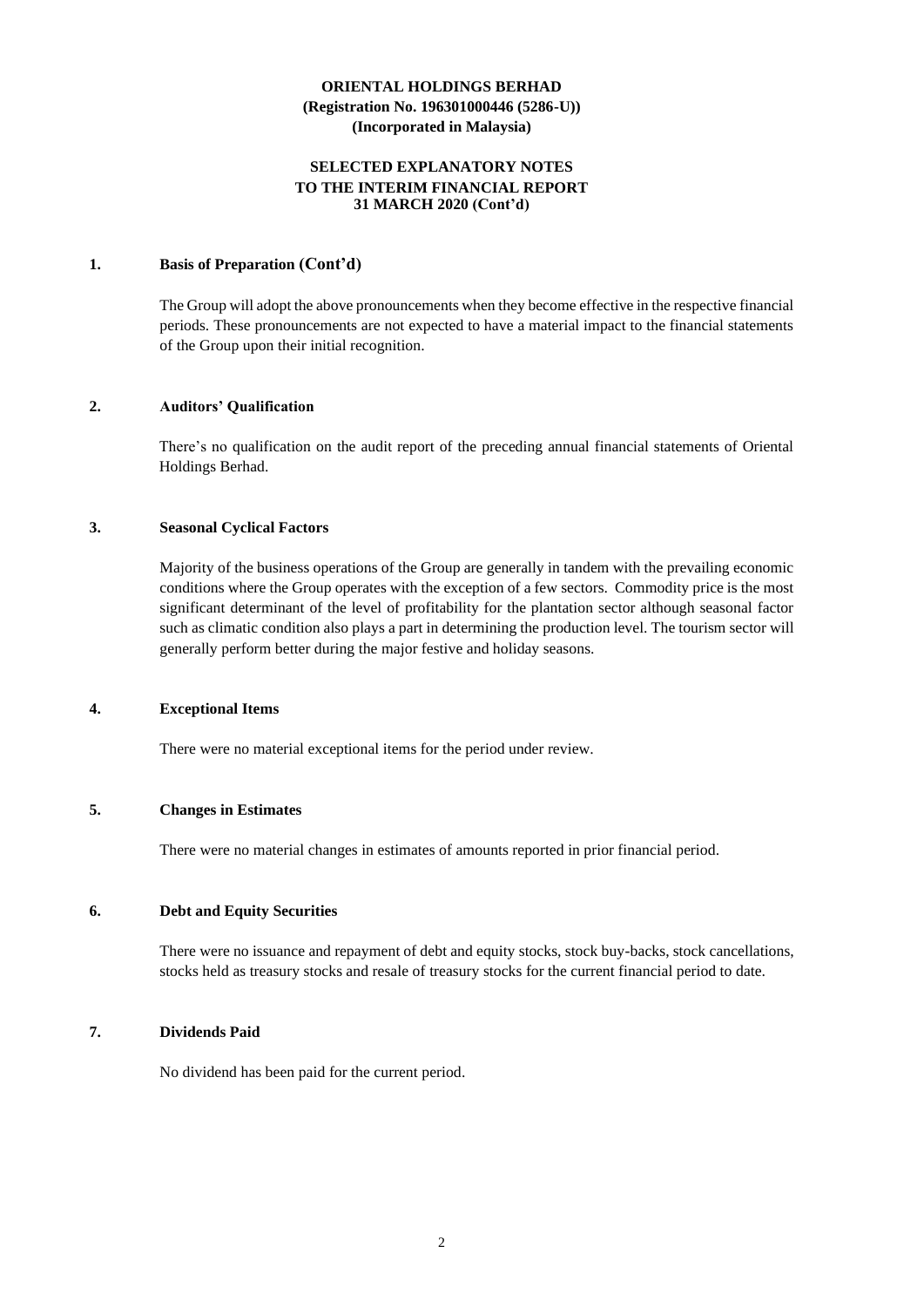### **SELECTED EXPLANATORY NOTES TO THE INTERIM FINANCIAL REPORT 31 MARCH 2020 (Cont'd)**

# **8. Segment Revenue and Results**

| 31 March 2020                   | Automotive<br>and related<br>products<br><b>RM'000</b> | <b>Plastic</b><br>products<br><b>RM'000</b> | <b>Hotels</b> and<br>resorts<br><b>RM'000</b> | <b>Plantation</b><br><b>RM'000</b> | <b>Investment</b><br>holding<br><b>RM'000</b> | <b>Investment</b><br>properties &<br>trading of<br>building<br>material<br>products<br><b>RM'000</b> | Healthcare<br><b>RM'000</b> | Total of all<br>segments<br><b>RM'000</b> | Reconciliation/<br><b>Elimination</b><br><b>RM'000</b> | <b>Notes</b> | <b>Total per</b><br>consolidated<br>financial<br>statements<br><b>RM'000</b> |
|---------------------------------|--------------------------------------------------------|---------------------------------------------|-----------------------------------------------|------------------------------------|-----------------------------------------------|------------------------------------------------------------------------------------------------------|-----------------------------|-------------------------------------------|--------------------------------------------------------|--------------|------------------------------------------------------------------------------|
| Revenue from external customers | 604,496                                                | 45,168                                      | 63,755                                        | 132,482                            | 2,546                                         | 81,506                                                                                               | 26,435                      | 956,388                                   |                                                        |              | 956,388                                                                      |
| Inter-segment revenue           | 128                                                    | 65                                          | 166                                           | $\overline{\phantom{a}}$           | $\overline{\phantom{a}}$                      | 34                                                                                                   |                             | 393                                       | (393)                                                  |              |                                                                              |
| Total revenue                   | 604,624                                                | 45,233                                      | 63,921                                        | 132,482                            | 2,546                                         | 81,540                                                                                               | 26,435                      | 956,781                                   | (393)                                                  |              | 956,388                                                                      |
| <b>Results</b>                  |                                                        |                                             |                                               |                                    |                                               |                                                                                                      |                             |                                           |                                                        |              |                                                                              |
| Segment profit/(loss)           | 31,967                                                 | (4,137)                                     | 6,485                                         | (185, 353)                         | 16,996                                        | 1,541                                                                                                | (781)                       | (133, 282)                                | (34, 869)                                              | $\mathbf{A}$ | (168, 151)                                                                   |
| <b>Assets</b>                   |                                                        |                                             |                                               |                                    |                                               |                                                                                                      |                             |                                           |                                                        |              |                                                                              |
| Segment assets                  | 3,481,276                                              | 375,166                                     | 1,023,272                                     | 2,284,516                          | 546,656                                       | 1,111,039                                                                                            | 215,486                     | 9,037,411                                 | 639,705                                                | B            | 9,677,116                                                                    |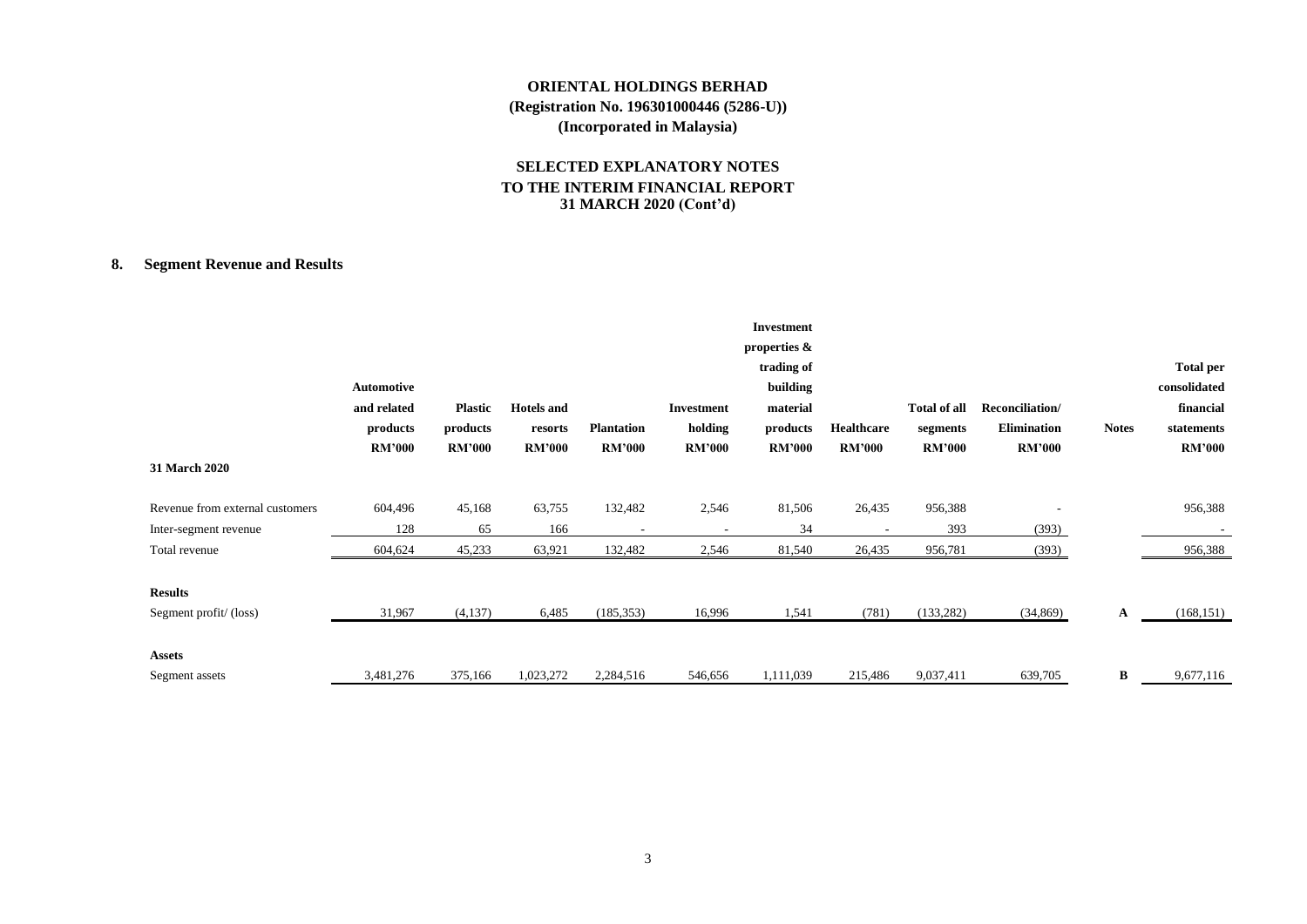### **SELECTED EXPLANATORY NOTES TO THE INTERIM FINANCIAL REPORT 31 MARCH 2020 (Cont'd)**

### **8. Segment Revenue and Results (Cont'd)**

- *Notes Nature of adjustments and eliminations to arrive at amounts reported in the consolidated interim financial report*
- A The following items are added to/ (deducted from) segment profit to arrive at "Profit before tax" presented in the condensed consolidated statements of comprehensive income:

|                                | 31 March 2020 |
|--------------------------------|---------------|
|                                | RM'000        |
| Share of results of associates | (30,570)      |
| Finance costs                  | (4.299)       |
|                                | (34.869)      |

B The following items are added to segment assets to arrive at total assets reported in the condensed consolidated statement of financial positions:

|                          | 31 March 2020 |
|--------------------------|---------------|
|                          | RM'000        |
| Investment in associates | 583,125       |
| Current tax assets       | 20,026        |
| Deferred tax assets      | 36,554        |
|                          | 639,705       |

### **9. Material Post Balance Sheet Events**

There were no material events subsequent to the end of the period under review which have not been reflected in this interim financial report.

### **10. Changes in Group's Composition**

There were no changes in the composition of the Group during the current financial period todate other than the following:-

Subsequent to the financial year end, the company had subscribed the Right Issue of 35,620,000 new ordinary shares in Armstrong Auto Parts Sdn Berhad ("AAP") at an issue price of RM1.00 each ("Right Issue") for a total cash consideration of RM 35,620,000. OHB holds 94.79% interest in AAP whereby 91.44% is directly and the remaining 3.35% is held indirectly through a wholly-owned subsidiary.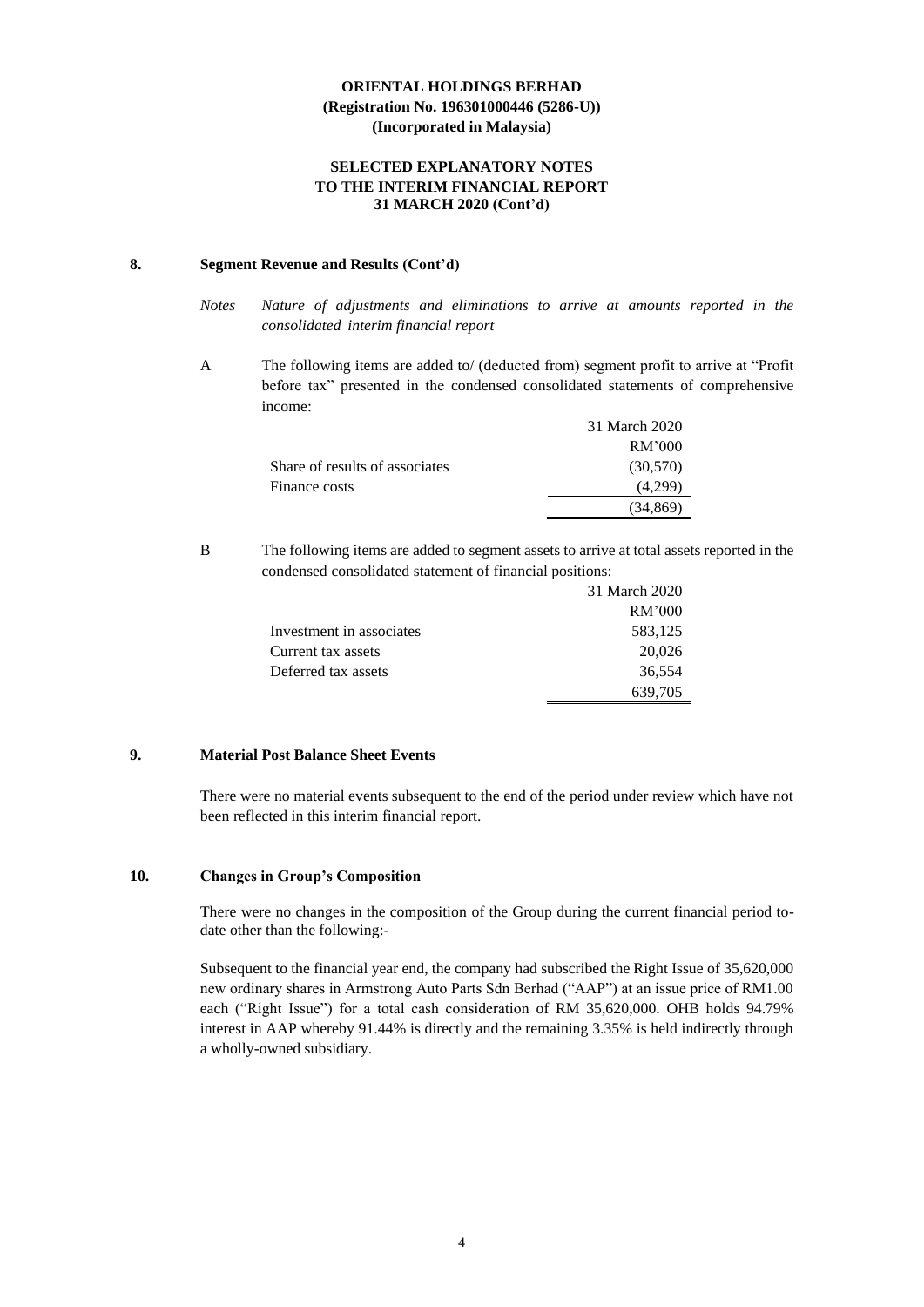### **SELECTED EXPLANATORY NOTES TO THE INTERIM FINANCIAL REPORT 31 MARCH 2020 (Cont'd)**

#### **11. Changes in Contingent Liabilities and Assets and Changes in Material Litigations**

There were no contingent liabilities and assets at the end of the reporting period.

Neither the Company nor any of its subsidiaries is engaged in any material litigation, either as plaintiff or defendant and the Directors are not aware of any proceedings pending or threatened, against the Company or any of its subsidiaries or of any facts likely to give rise to any proceedings which might materially affect the position or business of the Company or any of its subsidiaries, financially or otherwise.

#### **12. Review of Group's Performance**

#### *Overall Review*

The Group recorded year to date revenue of RM 956.4 million, a decline of 31.2% or RM 433.3 million as compared to RM 1,389.7 million in the corresponding period last year. The decline in revenue was mainly attributed to the lower contribution from the automotive segment by RM 409.5 million because of the lower number of cars were sold by the retail operations in Malaysia compared to Q1FY19.

The Group recorded an operating loss of RM 133.3 million mainly due to the unrealised foreign exchange loss on its JPY denominated borrowings by the plantation segment.

The Group recorded a first quarter loss before tax of RM 160.2 million compared to the profit before tax of RM 150.6 million in the corresponding period last year because of the loss recorded by the Plantation Segment, the generally lower contributions from other business segments and share of losses of equity accounted associates.

#### *Segmental Analysis*

Performance for each operating segment is as follows:-

The revenue from the automotive segment decreased by 40.4% to RM 604.5 million (Q1FY19 : RM 1,014.0 million) and operating profit decreased by 64.2% to RM 32.0 million (Q1FY19 : RM 89.4 million).

For the retail operations in Singapore, revenue and operating profit decreased by 36.6% and 55.2% respectively mainly due to the lower number of cars sold which was in line with the reduction in COE quota and the dampened consumer sentiments caused by disruption to the business activities caused by the outbreak of COVID-19.

For the retail operations in Malaysia, revenue decreased by 47.6% attributed to the 51.0% drop in the number of new Honda cars sold caused by the delay in the launching of various new models pending their price approval by the authorities and the implementation of the Movement Control Order (MCO), on 18 March 2020, which dampened economic activity and consumer sentiment with the suspension of operations by non-essential service providers and manufacturing activities.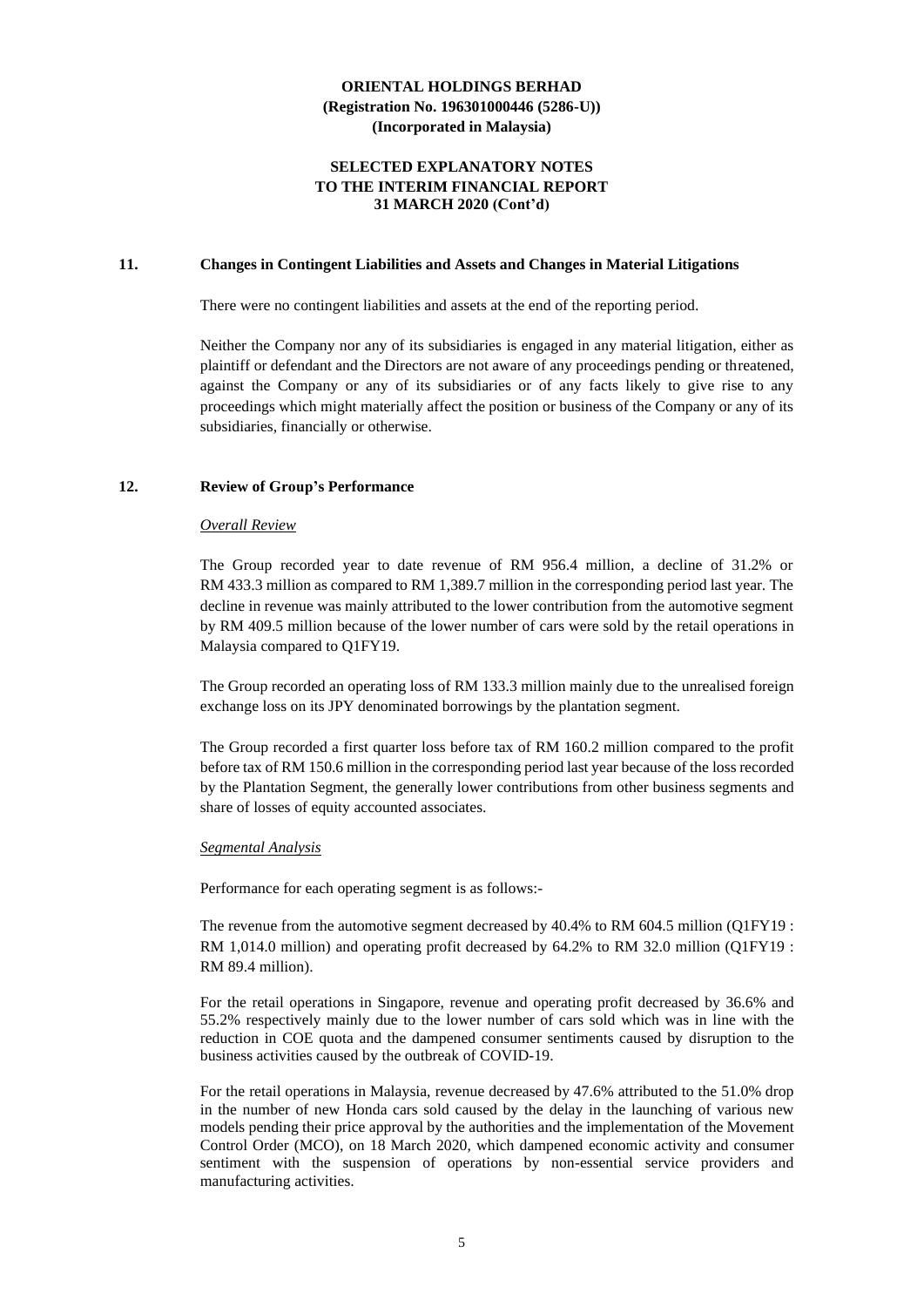### **SELECTED EXPLANATORY NOTES TO THE INTERIM FINANCIAL REPORT 31 MARCH 2020 (Cont'd)**

#### **12. Review of Group's Performance (Cont'd)**

The Plantation segment generated a revenue of RM 132.5 million, an increase of 3.2% compared the corresponding Quarter in 2019 of RM 128.4 million but recorded an operating loss of RM 185.4 million (Q1FY19 operating profit: RM 46.1 million). The increase in revenue was mainly due to the 27.7% increase in CPO prices and 7.5% increase in PK prices compared to Q1FY19. The segment operating loss was attributable to the unrealised foreign exchange loss of RM 233.6 million (Q1FY19 unrealised foreign exchange gain: RM 26.2 million) on its JPY denominated borrowings.

The Plastic segment recorded a decrease in revenue of 29.5% to RM 45.2 million (Q1FY19 : RM 64.1 million) and an operating loss of RM 4.1 million (Q1FY19 operating profit : RM 1.8 million) mainly attributed to the decline in orders from its automotive and electronics customers and the suspension of production activities following the lock down of activities with the MCO.

Hotels and Resorts segment recorded a 19.7% decline in revenue to RM 63.8 million (Q1FY19: RM 79.5 million), and a 60.1% decrease in operating profit to RM 6.5 million (Q1FY19: RM 16.3 million). Overall average room rates and room occupancy rates declined significantly. The broad-based travel restrictions and travel risk aversion as a result of the necessary global and domestic actions taken to contain the outbreak have seriously affected the tourism-related activities.

Revenue for the Investment Holding segment decreased to RM 2.5 million (Q1FY19: RM 3.1 million) but operating profit increased by RM 16.8 million to RM 17.0 million (Q1FY19 : RM 0.2 million). Included in the quarter's performance was unrealised foreign exchange gain of RM 11.5 million derived from the strengthening of the USD against the SGD denominated borrowings.

The Investment Properties and Trading of Building Material Products segment recorded a 4.6% increase in revenue to RM 81.5 million (Q1FY19 : RM 77.9 million) while operating profit increased significantly by 350.0% or RM 2.1 million to RM 1.5 million (Q1FY19 operating loss : RM 0.6 million) mainly due to lower operating expenses but offset by RM 1.0 million in unrealised foreign exchange losses on its USD denominated advances.

Healthcare segment improved on its performance and recorded a 15.8% increase in revenue of RM 26.4 million (Q1FY19:RM 22.8 million) and a lower operating loss of RM 0.8 million (Q1FY19: RM 2.1 million) on the back of more complex and emergency cases performed during MCO.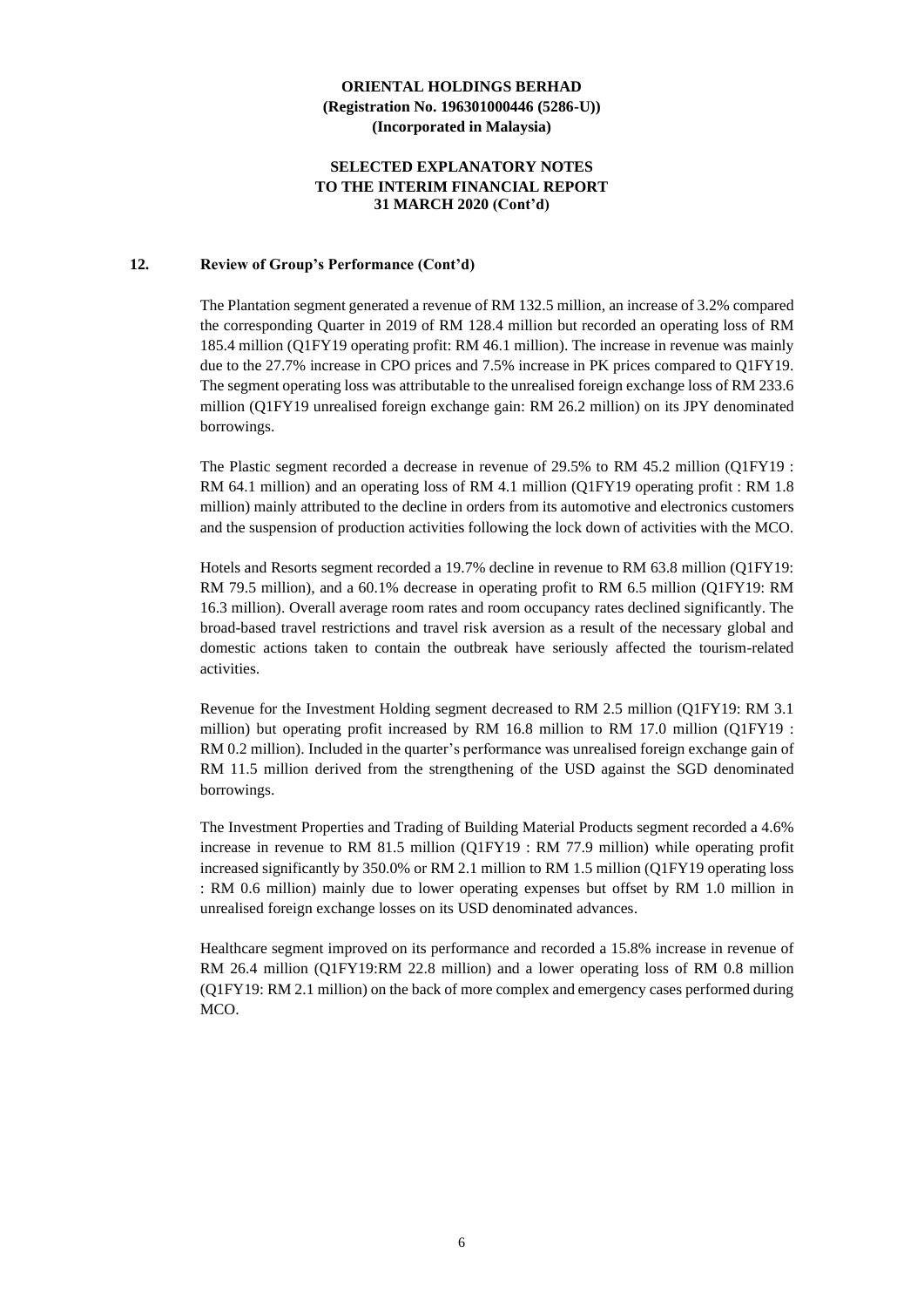### **SELECTED EXPLANATORY NOTES TO THE INTERIM FINANCIAL REPORT 31 MARCH 2020 (Cont'd)**

### **13. Material Change in Profit/ Loss Before Taxation ("PBT"/ "LBT") reported as compared with the immediate preceding quarter**

#### *Overall Review*

The Group's revenue for the first quarter of 2020 was RM 956.4 million, a decreased of RM 144.1 million or 13.1% from RM 1,100.5 million in Q4FY19, mainly due to lower contribution from automotive segment attributed to the lower number of cars sold especially for the retail operations in Malaysia. The volume of cars sold for the retail market in Singapore increased compared to Q4FY19. The Group recorded an operating loss of RM 133.3 million (Q4FY19 operating profit : RM 119.0 million) was mainly due to unrealised foreign exchange loss in Q1FY20 of RM 234.5 million (Q4FY19 unrealised foreign exchange gain : RM 43.4 million) mainly from the strengthening of the JPY for the JPY denominated borrowing by the Plantation Segment.

The Group recorded a loss before tax for Q1FY20 of RM 160.2 million compared to a profit before tax of RM 120.8 million for Q4FY19 mainly due to the unrealised foreign exchange losses from plantation segment.

#### *Segmental Analysis*

Performances of each operating segment as compared to the immediate preceding quarter are as follows:-

Revenue from automotive segment decreased by 10.2% to RM 604.5 million and operating profit declined to RM 32.0 million (Q4FY19: RM 48.7 million). The lower revenue and operating profit were mainly due to the lower number of cars sold compared to Q4FY19 especially from retail operations in Malaysia as a result of the delay in the launching of new models launching pending their price approvals from the authorities and the lockdown implemented by MCO period from 18th of March 2020. The Singapore retail market achieved a higher sales volume compared to Q4FY19.

Revenue from plantation segment decreased by 9.6% to RM 132.5 million (Q4FY19 : RM 146.6 million) and recorded an operating loss of RM 185.4 million in compared to an operating profit of RM 47.7 million for Q4FY19. The decline in revenue was mainly due to the lower CPO and PK sales volume by 15.1% and 15.8% respectively. The segment's operating loss was attributable to the unrealised foreign exchange loss of RM 233.6 million (Q4FY19 unrealised foreign exchange gain : RM 39.0 million) with the strengthening of JPY on its JPY denominated borrowings following the sustained demand for safe haven assets and currencies and exchange rate volatility caused by pandemic.

Revenue for plastic segment decreased by 39.4% to RM 45.2 million (Q4FY19 : RM 74.5 million), and the segment recorded an operating loss of RM 4.1 million (Q4FY19 operating profit : RM 2.2 million). The segment has been operating under competitive environment with marginal profit and was impacted by the decrease in orders for its automotive and electronics products following the implementation of the MCO.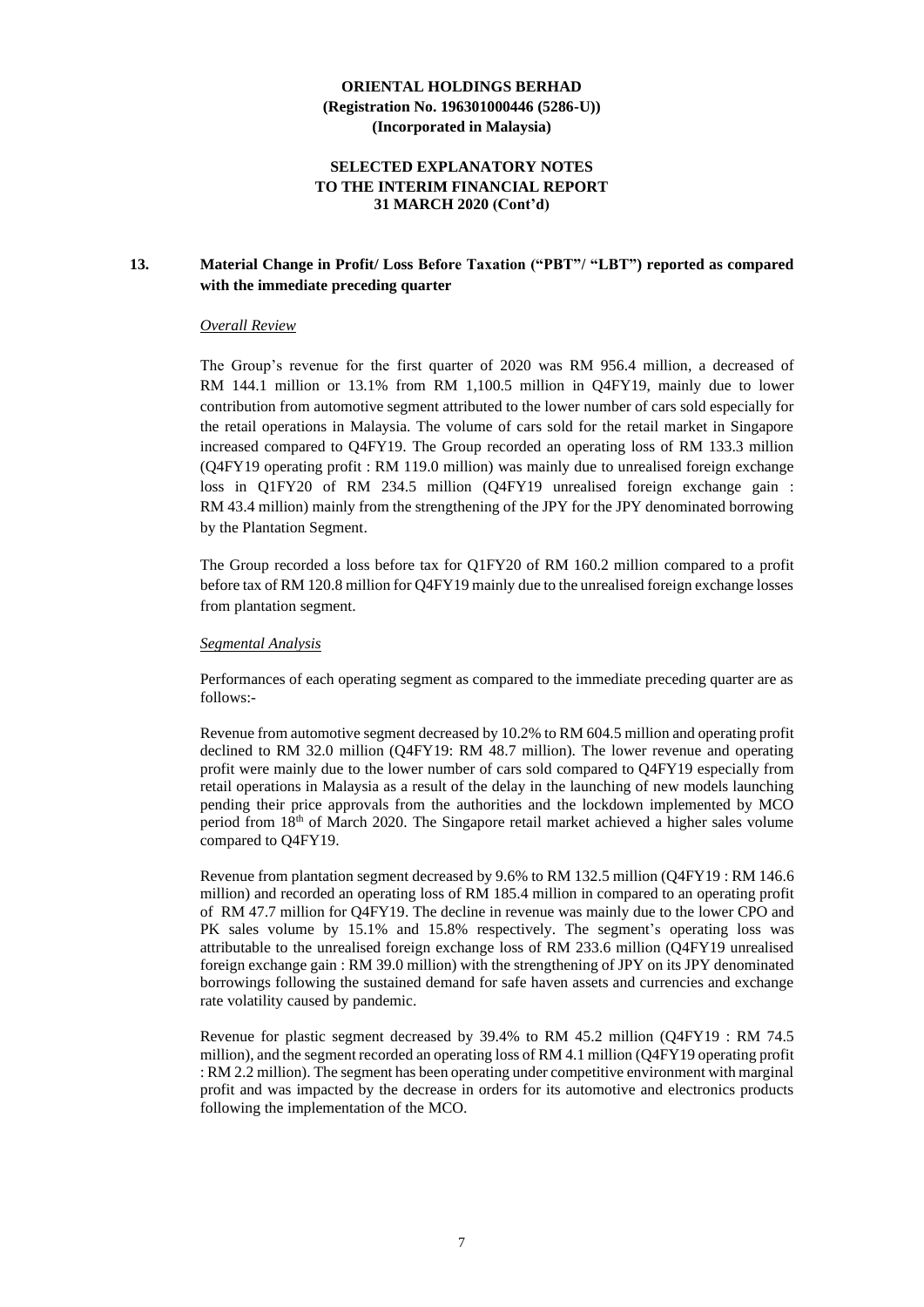### **SELECTED EXPLANATORY NOTES TO THE INTERIM FINANCIAL REPORT 31 MARCH 2020 (Cont'd)**

### **13. Material Change in Profit/ Loss Before Taxation ("PBT"/ "LBT") reported as compared with the immediate preceding quarter (Cont'd)**

Revenue for hotels and resorts segment decreased by 24.0% to RM 63.8 million (Q4FY19 : RM 83.9 million) and operating profit decreased by 72.0% to RM 6.5 million; (Q4FY19 : RM 23.2 million) mainly attributed to the significant drop in hotels' average occupancy rate and average room rate brought about by the broad-based travel restrictions and travel risk aversion locally and abroad to contain the spread of COVID-19.

Revenue for investment holding segment decreased by 90.2% to RM 2.5 million (Q4FY19 : RM 25.5 million), and operating profit improved by 45.3% to RM 17.0 million (Q4FY19 : RM 11.7 million). The lower revenue was due to the lower dividend income received from other investments by 94.7% (Q1FY20 : RM 1.1 million ; Q4FY19 : RM 20.8 million), while higher operating profit was mainly due to higher unrealised foreign exchange gain of RM 11.5 million (Q4FY19 unrealised foreign exchange loss : RM 2.8 million) on its SGD denominated borrowings.

Revenue for investment properties and trading of building material products segment decreased by 15.9% to RM 81.5 million (Q4FY19 : RM 96.9 million), and recorded an operating profit of RM 1.5 million (Q4FY19 operating loss : RM 13.6 million) mainly due to better gross profit margins for Q1FY20 compared with Q4FY19 and the provision for impairment loss of an investment property located overseas of RM 16.0 million recorded in Q4FY19.

Healthcare segment recorded a lower operating loss of RM 0.8 million (Q4FY19: RM 0.9 million) notwithstanding a decline of 7.0% in the total number of patients in the current quarter compared to Q4FY19.

### **14. Current Year Prospects**

On 11 March 2020, the World Organisation declared the COVID-19 outbreak to be a pandemic.

The Group's Performance will be impacted by the necessary global and domestic actions taken to contain the outbreak.

The implementation and subsequent extension of the Movement Control Order (MCO) have dampen economic activity following the suspension of operations by non-essential service providers and lower operating capacity of manufacturing firms.

The suspension of non-essential services due to recent COVID-19 outbreak have impacted the automotive retail and after sales services. In Malaysia, the government had imposed the Movement Control Order from 18 March 2020 to 12 May 2020. The Singapore government had also imposed similar lock down measures (Circuit Breaker) from 21 April 2020 to 1 June 2020. During this period, no vehicle sales were recorded.

As part of the short-term Economic Recovery Plan, the Malaysian Prime Minister announced on 6 June 2020 that locally assembled cars will be fully exempted from sales tax while for imported cars, the sales tax will be cut from 10% to 5% from 15 June 2020 to 31 December 2020.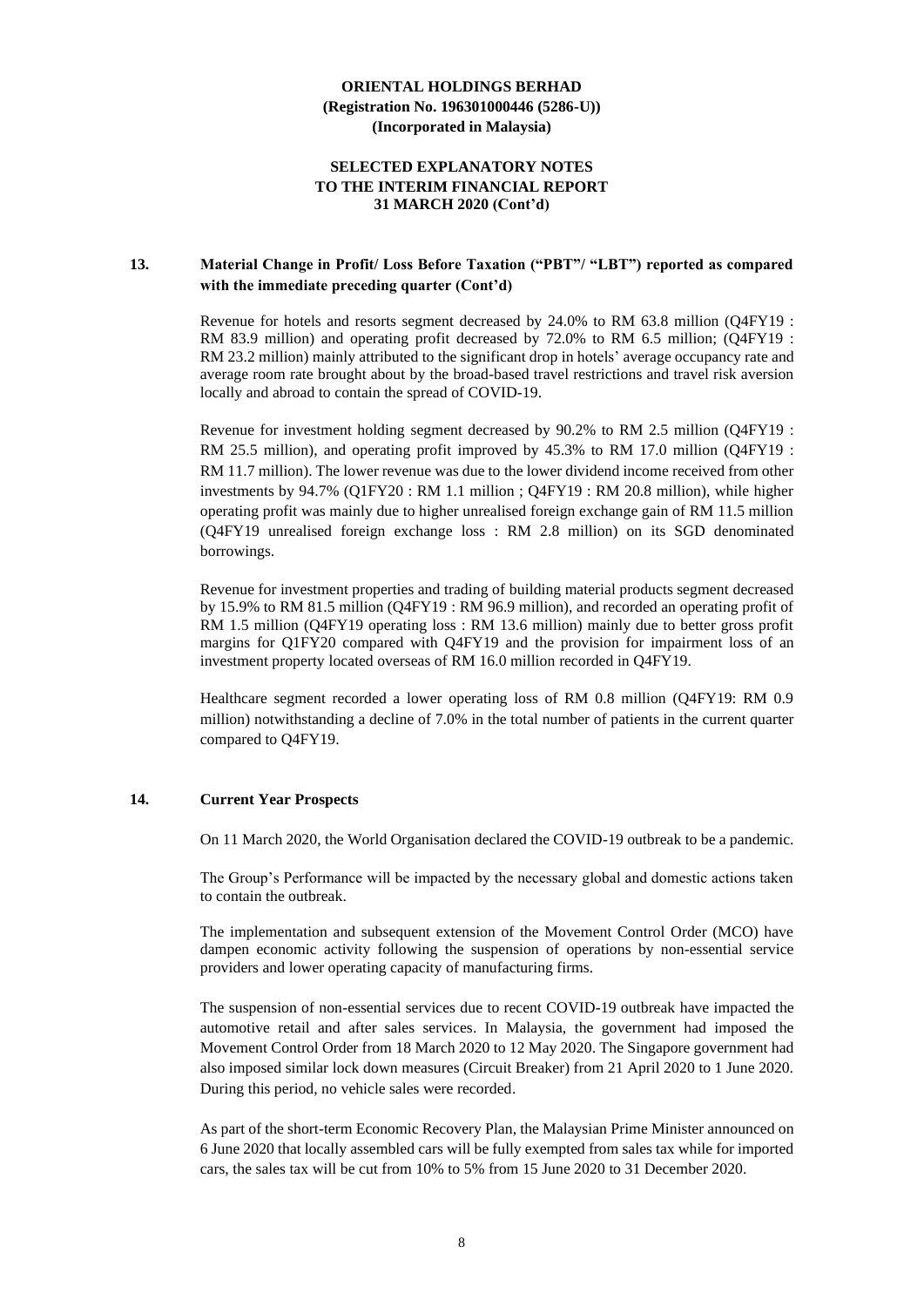### **SELECTED EXPLANATORY NOTES TO THE INTERIM FINANCIAL REPORT 31 MARCH 2020 (Cont'd)**

### **14. Current Year Prospects (Cont'd)**

Beyond the MCO period, reduced social and recreational activities until the pandemic is fully controlled globally and domestically will continue to dampen consumption and investment activities.

Private consumption is expected to be affected by weak labour market conditions, mobility restrictions and subdued sentiments.

The automotive segment will continue to contribute to the Group's performance under very competitive market conditions with strong and aggressive promotional campaigns by car companies keen to grow their market shares.

The plastic segment continues to face competitive environment from other domestic industry players and will be impacted by disruptions in the global supply chain and limited growth in the local automotive industry. Management will continue to exercise cost rationalised, productivity improvement and source for new business ventures to improve the performance of the segment.

The plantation segment will take necessary steps to ensure that all estates and mills remain efficient, cost effective and competitive. The unrealised forex losses on the JPY borrowings by the plantation segment is caused by heightened risk aversion in financial markets that led to the sustained demand for safe haven assets and currencies (JPY), exchange rate volatility as well as capital flow reversals from emerging market economies (EMEs) during the recent lockdown due to COVID-19 outbreak. Low cost funding is critical for the success of the development of the plantations in Indonesia. The forex exposure of the JPY loans will be closely monitored and managed.

The hotels and resorts segment have been affected by the broad-based travel restrictions and travel risk aversion; the occupancy and room rates are expected to return to pre-COVID-19 level next year.

Healthcare segment will continue to focus on strengthening brand awareness and positioning the hospital for sustainable growth. Following the MCO that arose with the current COVID-19 pandemic, there was a sharp decline in patient admissions. Patient sentiments are expected to gradually improve following the easing of MCO restrictions.

The Board is mindful of the seismic shifts that the COVID-19 pandemic has brought about to the domestic and global economies. The Board will navigate the challenges ahead and formulate plans to strengthen further the Group's solid foundation for a sustainable growth.

#### **15. Variance of Actual Profit from Forecast Profit/Profit Guarantee**

Not Applicable.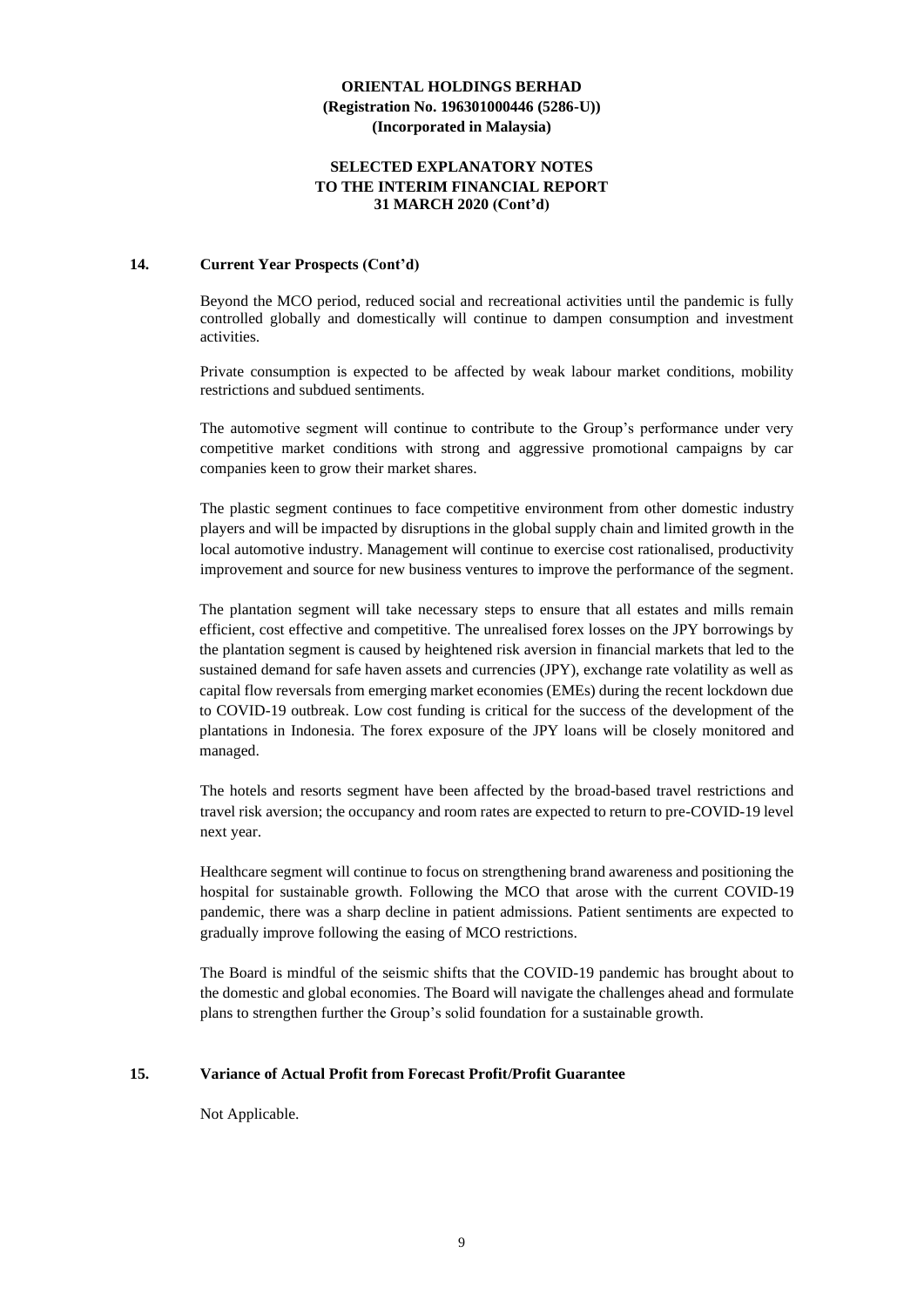### **SELECTED EXPLANATORY NOTES TO THE INTERIM FINANCIAL REPORT 31 MARCH 2020 (Cont'd)**

# **16. Taxation**

|                       | <b>Individual Quarter</b> |                | <b>Cumulative Quarter</b> |               |  |
|-----------------------|---------------------------|----------------|---------------------------|---------------|--|
|                       | Current                   | Preceding      | Current                   | Preceding     |  |
|                       | Year                      | Year           | Year                      | Year          |  |
|                       | Quarter                   | <b>Ouarter</b> | To date                   | To date       |  |
|                       | 31 Mar 20                 | 31 Mar 19      | 31 Mar 20                 | 31 Mar 19     |  |
|                       | <b>RM'000</b>             | <b>RM'000</b>  | <b>RM'000</b>             | <b>RM'000</b> |  |
|                       | (Unaudited)               | (Unaudited)    | (Unaudited)               | (Unaudited)   |  |
| Current taxation      |                           |                |                           |               |  |
| Malaysian taxation    |                           |                |                           |               |  |
| - Based on profit for |                           |                |                           |               |  |
| the period            | 1,822                     | 3,099          | 1,822                     | 3,099         |  |
| - Under provision in  |                           |                |                           |               |  |
| respect of prior      |                           |                |                           |               |  |
| period                | 58                        | 10,915         | 58                        | 10,915        |  |
|                       | 1,880                     | 14,014         | 1,880                     | 14,014        |  |
| Foreign taxation      |                           |                |                           |               |  |
| - Based on profit for |                           |                |                           |               |  |
| the period            | 16,225                    | 24,154         | 16,225                    | 24,154        |  |
|                       | 18,105                    | 38,168         | 18,105                    | 38,168        |  |
| Deferred taxation     |                           |                |                           |               |  |
| Current period        | (25)                      | 3,987          | (25)                      | 3,987         |  |
| Over provision in     |                           |                |                           |               |  |
| respect of prior      |                           |                |                           |               |  |
| period                | (3,293)                   | (108)          | (3,293)                   | (108)         |  |
|                       | (3,318)                   | 3,879          | (3,318)                   | 3,879         |  |
|                       |                           |                |                           |               |  |
|                       | 14,787                    | 42,047         | 14,787                    | 42,047        |  |

# **17. Status of Corporate Proposals**

There were no corporate proposals that have been announced by the Company but not completed at the date of this announcement except for the Stock Buy-Back which was approved by the stockholders at the Annual General Meeting on 12 June 2019 for the buy-back of up to 10% or up to 62,039,363 ordinary stocks. There were no stocks buy-back for the period to date.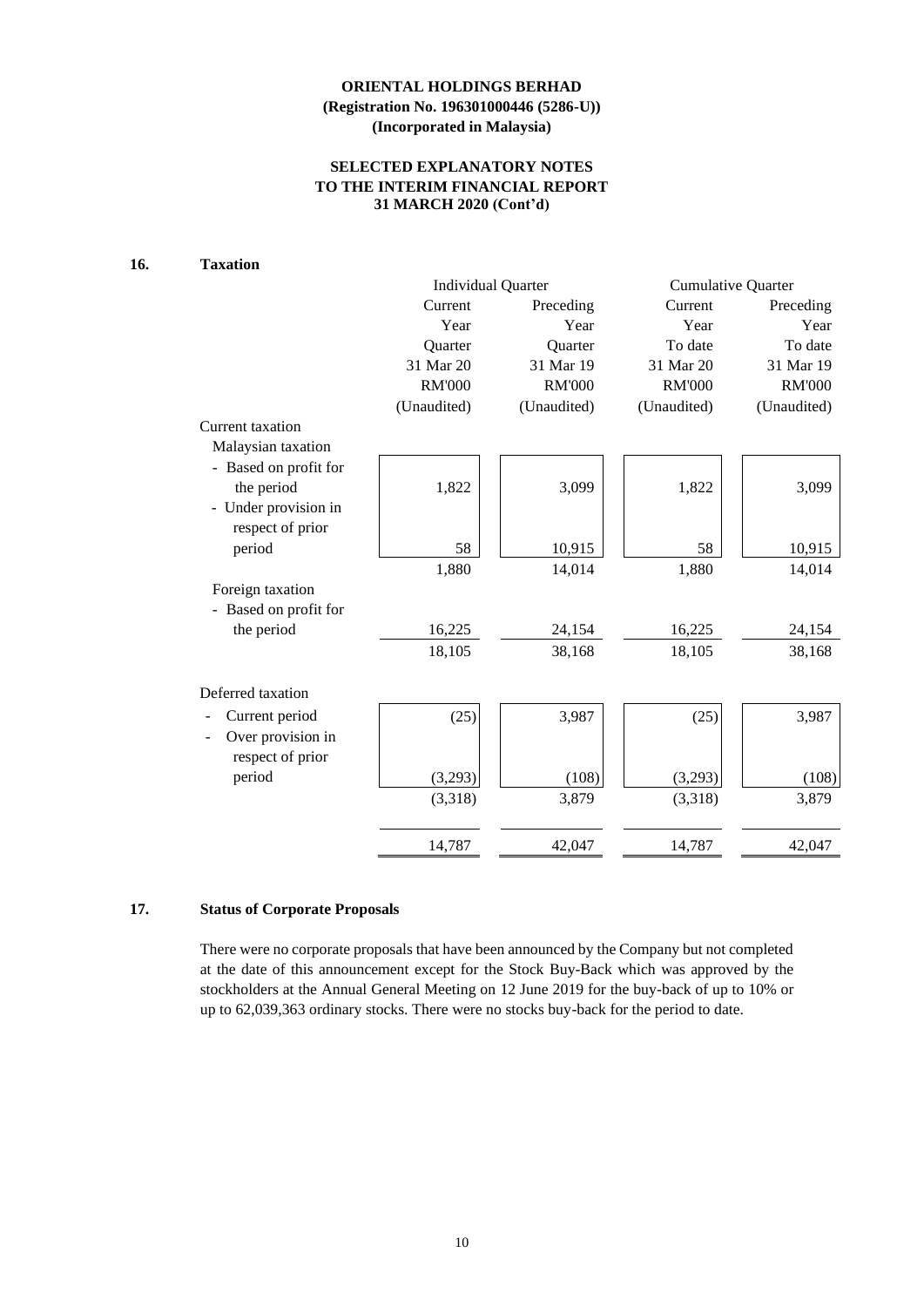## **SELECTED EXPLANATORY NOTES TO THE INTERIM FINANCIAL REPORT 31 MARCH 2020 (Cont'd)**

# **18. Group Borrowings**

|                         | Borrowings denominated in |                    |                                  |                                                          |                                           |  |  |  |
|-------------------------|---------------------------|--------------------|----------------------------------|----------------------------------------------------------|-------------------------------------------|--|--|--|
|                         | <b>Interest</b>           | Ringgit            | ← Foreign Currencies             |                                                          |                                           |  |  |  |
| <b>Short Term</b>       | rate %                    | <b>RM'000</b><br>I | <b>Source</b><br><b>Currency</b> | <b>RM</b><br>Equivalent<br><b>RM'000</b><br>$\mathbf{I}$ | <b>Total</b><br><b>RM'000</b><br>$I + II$ |  |  |  |
| Borrowings – secured    |                           |                    |                                  |                                                          |                                           |  |  |  |
| -Revolving credit       | $4.8 - 5.1$               | 4,000              |                                  |                                                          | 4,000                                     |  |  |  |
|                         | $0.9 - 1.4$               |                    | JPY 30.830 billion               | 1,227,743                                                | 1,227,743                                 |  |  |  |
|                         | $3.0 - 3.8$               |                    | SGD 0.065 billion                | 194,798                                                  | 194,798                                   |  |  |  |
|                         |                           |                    |                                  | 1,422,541                                                | 1,426,541                                 |  |  |  |
| -Term loans – secured   | 2.6                       |                    | SGD 0.001 billion                | 1,775                                                    | 1,775                                     |  |  |  |
| -Bank overdraft         | 8.7                       | 646                |                                  |                                                          | 646                                       |  |  |  |
| Borrowings – unsecured  |                           |                    |                                  |                                                          |                                           |  |  |  |
| -Bankers acceptance     | $3.8 - 4.1$               | 10,040             |                                  |                                                          | 10,040                                    |  |  |  |
| -Revolving credit       | $1.0 - 1.4$               |                    | JPY 16.515 billion               | 657,394                                                  | 657,394                                   |  |  |  |
|                         |                           | 14,686             |                                  | 2,081,710                                                | 2,096,396                                 |  |  |  |
| <b>Long Term</b>        |                           |                    |                                  |                                                          |                                           |  |  |  |
| Term loans - secured    | $2.6 - 4.3$               | 913                | SGD 0.013 billion                | 40,653                                                   | 41,566                                    |  |  |  |
|                         |                           | 913                |                                  | 40,653                                                   | 41,566                                    |  |  |  |
| <b>Total Borrowings</b> |                           | 15,599             |                                  | 2,122,362                                                | 2,137,962                                 |  |  |  |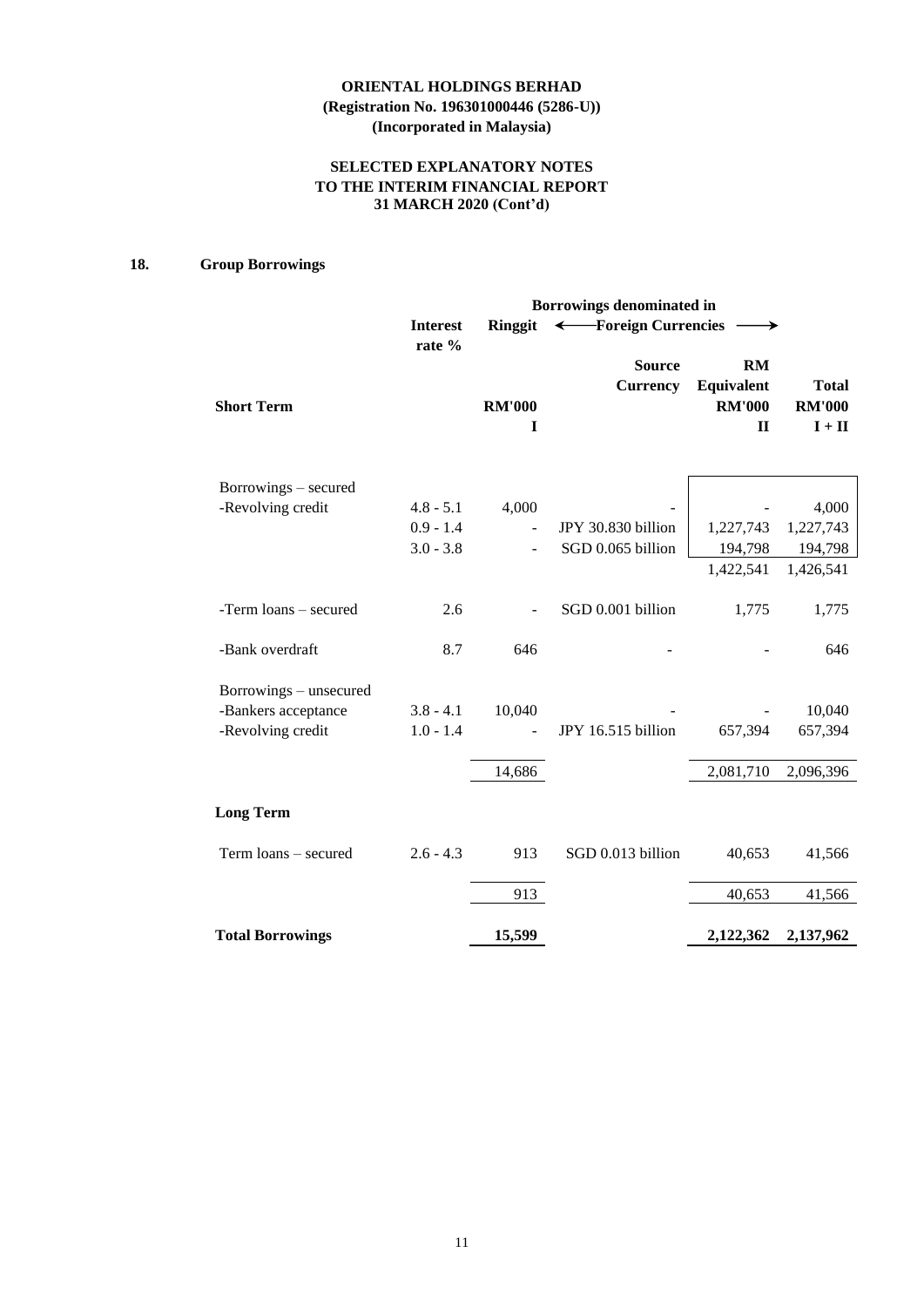### **SELECTED EXPLANATORY NOTES TO THE INTERIM FINANCIAL REPORT 31 MARCH 2020 (Cont'd)**

### **19. Trade receivables**

The ageing analysis of trade receivables (included under trade and other receivables category) as at 31 March 2020 is as follows:

|                             | <b>RM'000</b> | $\frac{6}{9}$ |
|-----------------------------|---------------|---------------|
| Not past due                | 159,744       | 77.3          |
| Past due less than 3 months | 39,454        | 19.1          |
| Past due 3-6 months         | 4.234         | 2.1           |
| Past due 6-12 months        | 2.078         | 1.0           |
| Past due more than 1 year   | 1,100         | 0.5           |
|                             | 206,610       | 100.0         |

The Group did not impair the past due trade receivables but monitor these receivables closely. No bad and past due debts are anticipated that could materially affect the financial results and financial position of the Group as a whole.

### **20. Changes in Material Litigations**

Not applicable.

#### **21. Dividend Proposed**

A final single tier dividend of 8 sen per ordinary stock and special final single tier dividend of 10 sen per ordinary stock totalling RM49,628,946 and RM62,036,183 respectively have been recommended by the Directors in respect of the year ended 31 December 2019, subject to approval of the stockholders at the forthcoming virtual Annual General Meeting.